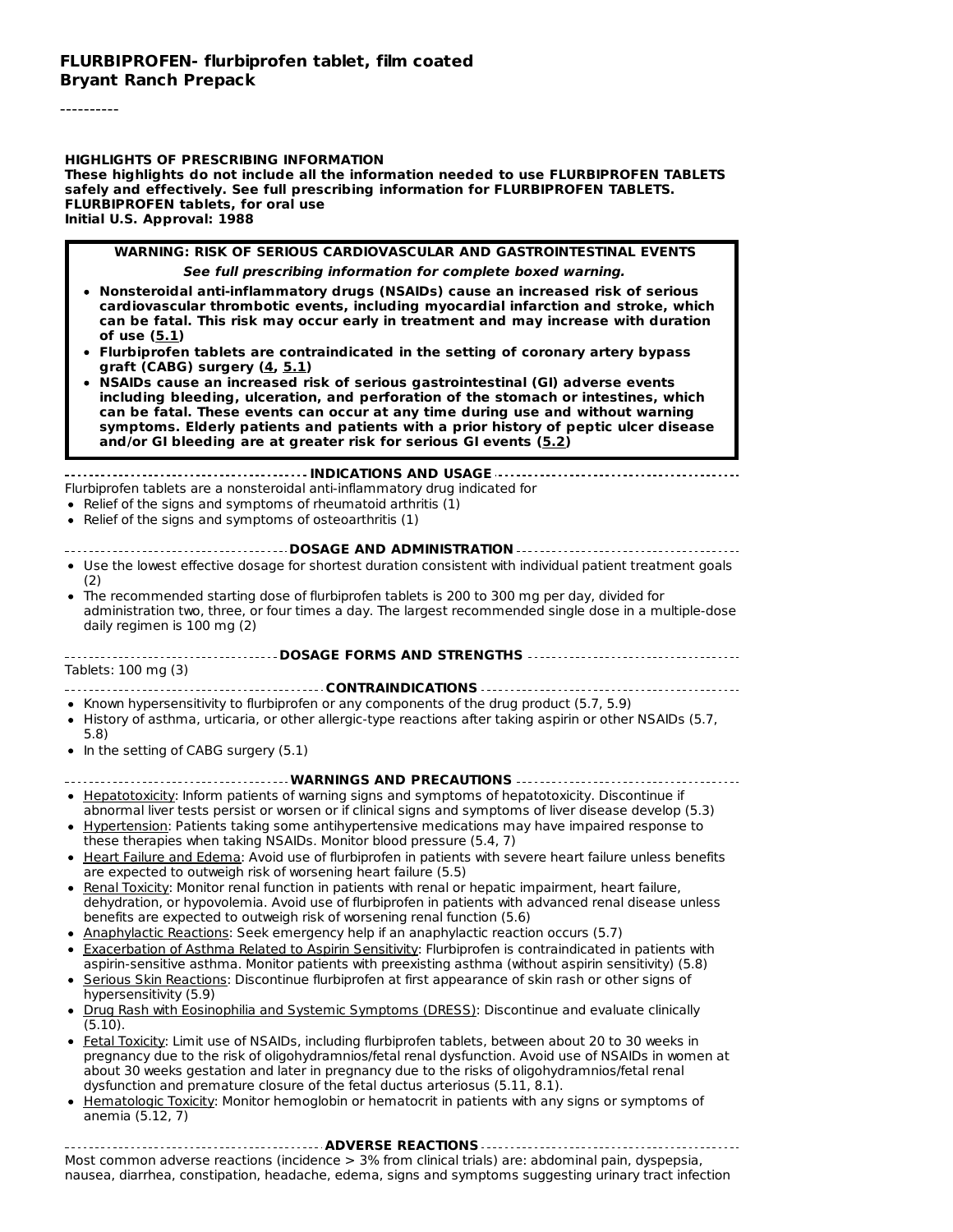(6.1) **To report SUSPECTED ADVERSE REACTIONS, contact Teva at 1-888-838-2872 or FDA at 1- 800-FDA-1088 or http://www.fda.gov/medwatch for voluntary reporting of adverse reactions.**

#### **DRUG INTERACTIONS**

• Drugs that Interfere with Hemostasis (e.g. warfarin, aspirin, SSRIs/SNRIs): Monitor patients for bleeding who are concomitantly taking flurbiprofen with drugs that interfere with hemostasis. Concomitant use of flurbiprofen and analgesic doses of aspirin is not generally recommended (7)

nausea, diarrhea, constipation, headache, edema, signs and symptoms suggesting urinary tract infection

- ACE Inhibitors, Angiotensin Receptor Blockers (ARB), or Beta-Blockers: Concomitant use with flurbiprofen may diminish the antihypertensive effect of these drugs. Monitor blood pressure (7)
- ACE Inhibitors and ARBs: Concomitant use with flurbiprofen in elderly, volume depleted, or those with renal impairment may result in deterioration of renal function. In such high risk patients, monitor for signs of worsening renal function (7)
- Diuretics: NSAIDs can reduce natriuretic effect of furosemide and thiazide diuretics. Monitor patients to assure diuretic efficacy including antihypertensive effects (7)

**USE IN SPECIFIC POPULATIONS** Infertility: NSAIDs are associated with reversible infertility. Consider withdrawal of flurbiprofen in women who have difficulties conceiving (8.3)

**See 17 for PATIENT COUNSELING INFORMATION and Medication Guide.**

**Revised: 2/2022**

#### **FULL PRESCRIBING INFORMATION: CONTENTS\* WARNING: RISK OF SERIOUS CARDIOVASCULAR AND GASTROINTESTINAL EVENTS**

- **1 INDICATIONS AND USAGE**
- **2 DOSAGE AND ADMINISTRATION**
- **3 DOSAGE FORMS AND STRENGTHS**

#### **4 CONTRAINDICATIONS**

#### **5 WARNINGS AND PRECAUTIONS**

- 5.1 Cardiovascular Thrombotic Events
- 5.2 Gastrointestinal Bleeding, Ulceration, and Perforation
- 5.3 Hepatotoxicity
- 5.4 Hypertension
- 5.5 Heart Failure and Edema
- 5.6 Renal Toxicity and Hyperkalemia
- 5.7 Anaphylactic Reactions
- 5.8 Exacerbation of Asthma Related to Aspirin Sensitivity
- 5.9 Serious Skin Reactions
- 5.10 Drug Rash with Eosinophilia and Systemic Symptoms (DRESS)
- 5.11 Fetal Toxicity
- 5.12 Hematologic Toxicity
- 5.13 Masking of Inflammation and Fever
- 5.14 Laboratory Monitoring
- 5.15 Vision Changes

#### **6 ADVERSE REACTIONS**

- 6.1 Clinical Trials Experience
- 6.2 Postmarketing Experience

#### **7 DRUG INTERACTIONS**

#### **8 USE IN SPECIFIC POPULATIONS**

- 8.1 Pregnancy
- 8.2 Lactation
- 8.3 Females and Males of Reproductive Potential
- 8.4 Pediatric Use
- 8.5 Geriatric Use

# **10 OVERDOSAGE**

#### **11 DESCRIPTION**

- **12 CLINICAL PHARMACOLOGY**
	- 12.1 Mechanism of Action
	- 12.3 Pharmacokinetics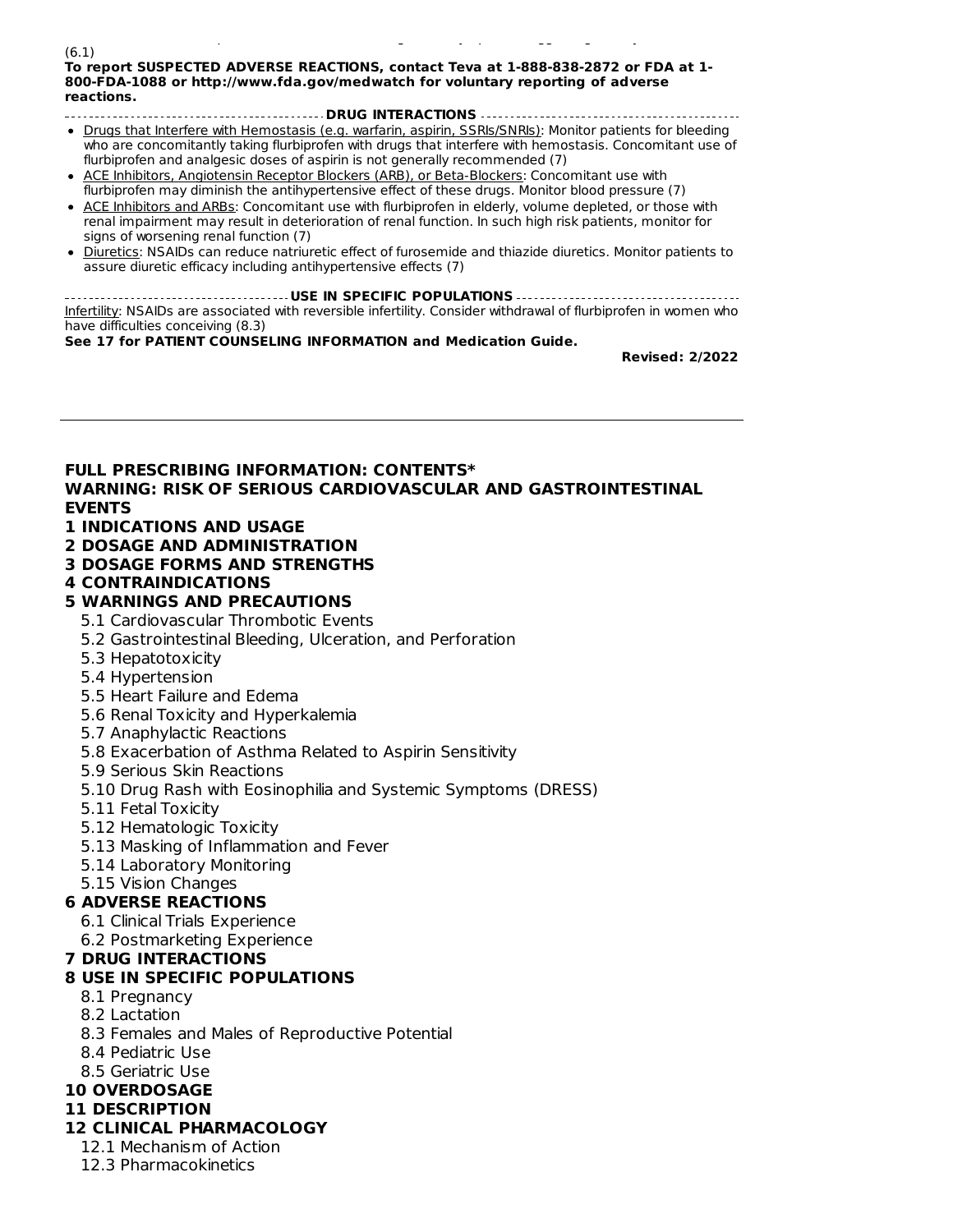## **13 NONCLINICAL TOXICOLOGY**

13.1 Carcinogenesis, Mutagenesis, Impairment of Fertility

#### **16 HOW SUPPLIED/STORAGE AND HANDLING**

#### **17 PATIENT COUNSELING INFORMATION**

\* Sections or subsections omitted from the full prescribing information are not listed.

#### **FULL PRESCRIBING INFORMATION**

#### **WARNING: RISK OF SERIOUS CARDIOVASCULAR AND GASTROINTESTINAL EVENTS**

**Cardiovascular Thrombotic Events**

- **Nonsteroidal anti-inflammatory drugs (NSAIDs) cause an increased risk of serious cardiovascular thrombotic events, including myocardial infarction and stroke, which can be fatal. This risk may occur early in treatment and may increase with duration of use [see Warnings and Precautions (5.1)].**
- **Flurbiprofen tablets are contraindicated in the setting of coronary artery bypass graft (CABG) surgery [see Contraindications (4) and Warnings and Precautions (5.1)].**

**Gastrointestinal Bleeding, Ulceration, and Perforation**

**NSAIDs cause an increased risk of serious gastrointestinal (GI) adverse events including bleeding, ulceration, and perforation of the stomach or intestines, which can be fatal. These events can occur at any time during use and without warning symptoms. Elderly patients and patients with a prior history of peptic ulcer disease and/or GI bleeding are at greater risk for serious GI events [see Warnings and Precautions (5.2)].**

#### **1 INDICATIONS AND USAGE**

Flurbiprofen tablets are indicated:

- For relief of the signs and symptoms of rheumatoid arthritis.
- For relief of the signs and symptoms of osteoarthritis.

#### **2 DOSAGE AND ADMINISTRATION**

Carefully consider the potential benefits and risks of flurbiprofen tablets and other treatment options before deciding to use flurbiprofen tablets. Use the lowest effective dosage for the shortest duration consistent with individual patient treatment goals [see Warnings and Precautions (5)].

After observing the response to initial therapy with flurbiprofen tablets, the dose and frequency should be adjusted to suit an individual patient's needs.

For relief of the signs and symptoms of rheumatoid arthritis or osteoarthritis, the dosage is 200 to 300 mg per day, divided for administration two, three, or four times a day. The largest recommended single dose in a multiple-dose daily regimen is 100 mg.

#### **3 DOSAGE FORMS AND STRENGTHS**

Flurbiprofen Tablets, USP: 100 mg round, convex, blue, film-coated tablets debossed "93" and "711"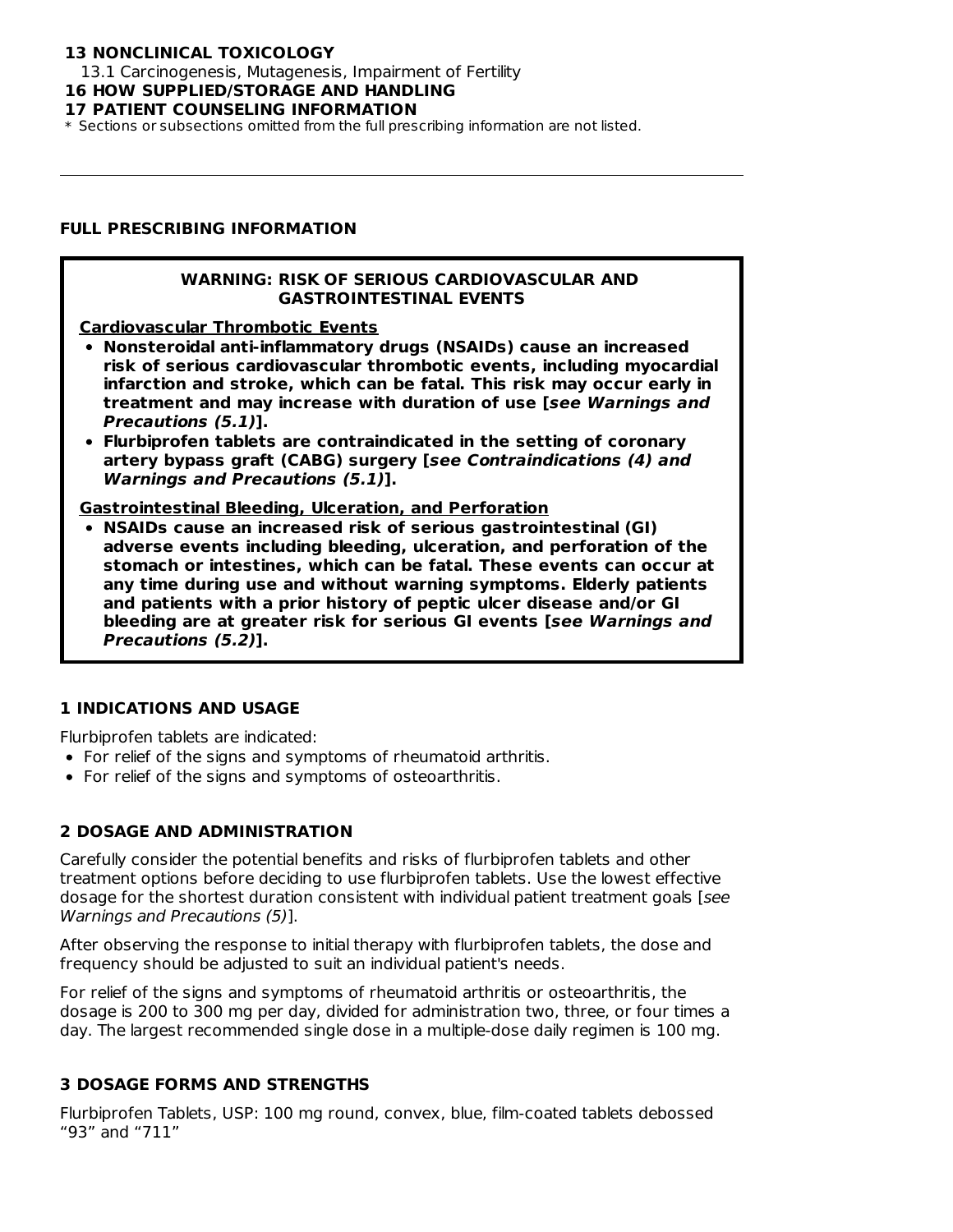# **4 CONTRAINDICATIONS**

Flurbiprofen tablets are contraindicated in the following patients:

- Known hypersensitivity (e.g., anaphylactic reactions and serious skin reactions) to flurbiprofen or any components of the drug product [see Warnings and Precautions (5.7, 5.9)]
- History of asthma, urticaria, or other allergic-type reactions after taking aspirin or other NSAIDs. Severe, sometimes fatal, anaphylactic reactions to nonsteroidal antiinflammatory drugs have been reported in such patients [see Warnings and Precautions (5.7, 5.8)].
- In the setting of coronary artery bypass graft (CABG) surgery [see Warnings and Precautions (5.1)].

# **5 WARNINGS AND PRECAUTIONS**

#### **5.1 Cardiovascular Thrombotic Events**

Clinical trials of several COX-2 selective and nonselective NSAIDs of up to three years duration have shown an increased risk of serious cardiovascular (CV) thrombotic events, including myocardial infarction (MI), and stroke, which can be fatal. Based on available data, it is unclear that the risk for CV thrombotic events is similar for all NSAIDs. The relative increase in serious CV thrombotic events over baseline conferred by NSAID use appears to be similar in those with and without known CV disease or risk factors for CV disease. However, patients with known CV disease or risk factors had a higher absolute incidence of excess serious CV thrombotic events, due to their increased baseline rate. Some observational studies found that this increased risk of serious CV thrombotic events began as early as the first weeks of treatment. The increase in CV thrombotic risk has been observed most consistently at higher doses.

To minimize the potential risk for an adverse CV event in NSAID-treated patients, use the lowest effective dose for the shortest duration possible. Physicians and patients should remain alert for the development of such events, throughout the entire treatment course, even in the absence of previous CV symptoms. Patients should be informed about the symptoms of serious CV events and the steps to take if they occur.

There is no consistent evidence that concurrent use of aspirin mitigates the increased risk of serious CV thrombotic events associated with NSAID use. The concurrent use of aspirin and an NSAID, such as flurbiprofen, increases the risk of serious gastrointestinal (GI) events [see Warnings and Precautions (5.2)].

#### Status Post Coronary Artery Bypass Graft (CABG) Surgery

Two large, controlled clinical trials of a COX-2 selective NSAID for the treatment of pain in the first 10 to 14 days following CABG surgery found an increased incidence of myocardial infarction and stroke. NSAIDs are contraindicated in the setting of CABG [see Contraindications (4)].

#### Post-MI Patients

Observational studies conducted in the Danish National Registry have demonstrated that patients treated with NSAIDs in the post-MI period were at increased risk of reinfarction, CV-related death, and all-cause mortality beginning in the first week of treatment. In this same cohort, the incidence of death in the first year post-MI was 20 per 100 person years in NSAID-treated patients compared to 12 per 100 person years in non-NSAID exposed patients. Although the absolute rate of death declined somewhat after the first year post-MI, the increased relative risk of death in NSAID users persisted over at least the next four years of follow-up.

Avoid the use of flurbiprofen in patients with a recent MI unless the benefits are expected to outweigh the risk of recurrent CV thrombotic events. If flurbiprofen is used in patients with a recent MI, monitor patients for signs of cardiac ischemia.

# **5.2 Gastrointestinal Bleeding, Ulceration, and Perforation**

NSAIDs, including flurbiprofen, cause serious gastrointestinal (GI) adverse events including inflammation, bleeding, ulceration, and perforation of the esophagus, stomach,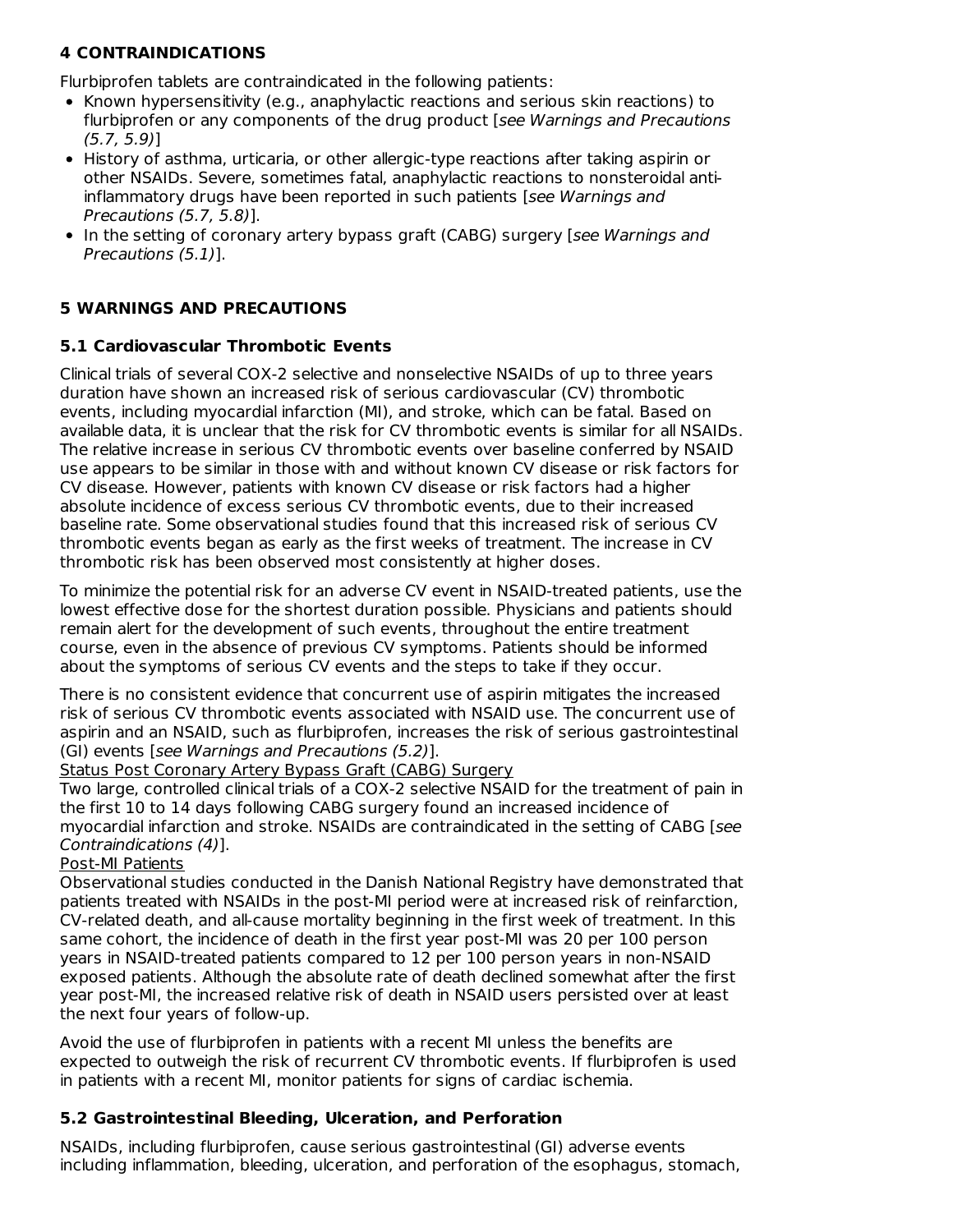small intestine, or large intestine, which can be fatal. These serious adverse events can occur at any time, with or without warning symptoms, in patients treated with NSAIDs. Only one in five patients, who develop a serious upper GI adverse event on NSAID therapy, is symptomatic. Upper GI ulcers, gross bleeding, or perforation caused by NSAIDs occur in approximately 1% of patients treated for 3 to 6 months, and in about 2% to 4% of patients treated for one year. However, even short-term therapy is not without risk.

#### Risk Factors for GI Bleeding, Ulceration, and Perforation

Patients with a prior history of peptic ulcer disease and/or GI bleeding who used NSAIDs had a greater than 10-times increased risk for developing a GI bleed compared to patients without these risk factors. Other factors that increase the risk of GI bleeding in patients treated with NSAIDs include longer duration of NSAID therapy; concomitant use of oral corticosteroids, aspirin, anticoagulants, or selective serotonin reuptake inhibitors (SSRIs); smoking, use of alcohol, older age, and poor general health status. Most postmarketing reports of fatal GI events occurred in elderly or debilitated patients. Additionally, patients with advanced liver disease and/or coagulopathy are at increased risk for GI bleeding.

Strategies to Minimize the GI Risks in NSAID-treated patients:

- Use the lowest effective dosage for the shortest possible duration.
- Avoid administration of more than one NSAID at a time.
- Avoid use in patients at higher risk unless benefits are expected to outweigh the increased risk of bleeding. For such patients, as well as those with active GI bleeding, consider alternate therapies other than NSAIDs.
- Remain alert for signs and symptoms of GI ulceration and bleeding during NSAID therapy.
- If a serious GI adverse event is suspected, promptly initiate evaluation and treatment, and discontinue flurbiprofen until a serious GI adverse event is ruled out.
- In the setting of concomitant use of low-dose aspirin for cardiac prophylaxis, monitor patients more closely for evidence of GI bleeding [see Drug Interactions (7)].

# **5.3 Hepatotoxicity**

Elevations of ALT or AST (three or more times the upper limit of normal [ULN]) have been reported in approximately 1% of NSAID-treated patients in clinical trials. In addition, rare, sometimes fatal, cases of severe hepatic injury, including fulminant hepatitis, liver necrosis, and hepatic failure have been reported.

Elevations of ALT or AST (less than three times ULN) may occur in up to 15% of patients treated with NSAIDs including flurbiprofen.

Inform patients of the warning signs and symptoms of hepatotoxicity (e.g., nausea, fatigue, lethargy, diarrhea, pruritus, jaundice, right upper quadrant tenderness, and "flulike" symptoms). If clinical signs and symptoms consistent with liver disease develop, or if systemic manifestations occur (e.g., eosinophilia, rash, etc.), discontinue flurbiprofen immediately, and perform a clinical evaluation of the patient.

# **5.4 Hypertension**

NSAIDs, including flurbiprofen, can lead to new onset of hypertension or worsening of preexisting hypertension, either of which may contribute to the increased incidence of CV events. Patients taking angiotensin converting enzyme (ACE) inhibitors, thiazide diuretics, or loop diuretics may have impaired response to these therapies when taking NSAIDs [see Drug Interactions (5.1, 7)].

Monitor blood pressure (BP) during the initiation of NSAID treatment and throughout the course of therapy.

# **5.5 Heart Failure and Edema**

The Coxib and traditional NSAID Trialists' Collaboration meta-analysis of randomized controlled trials demonstrated an approximately two-fold increase in hospitalizations for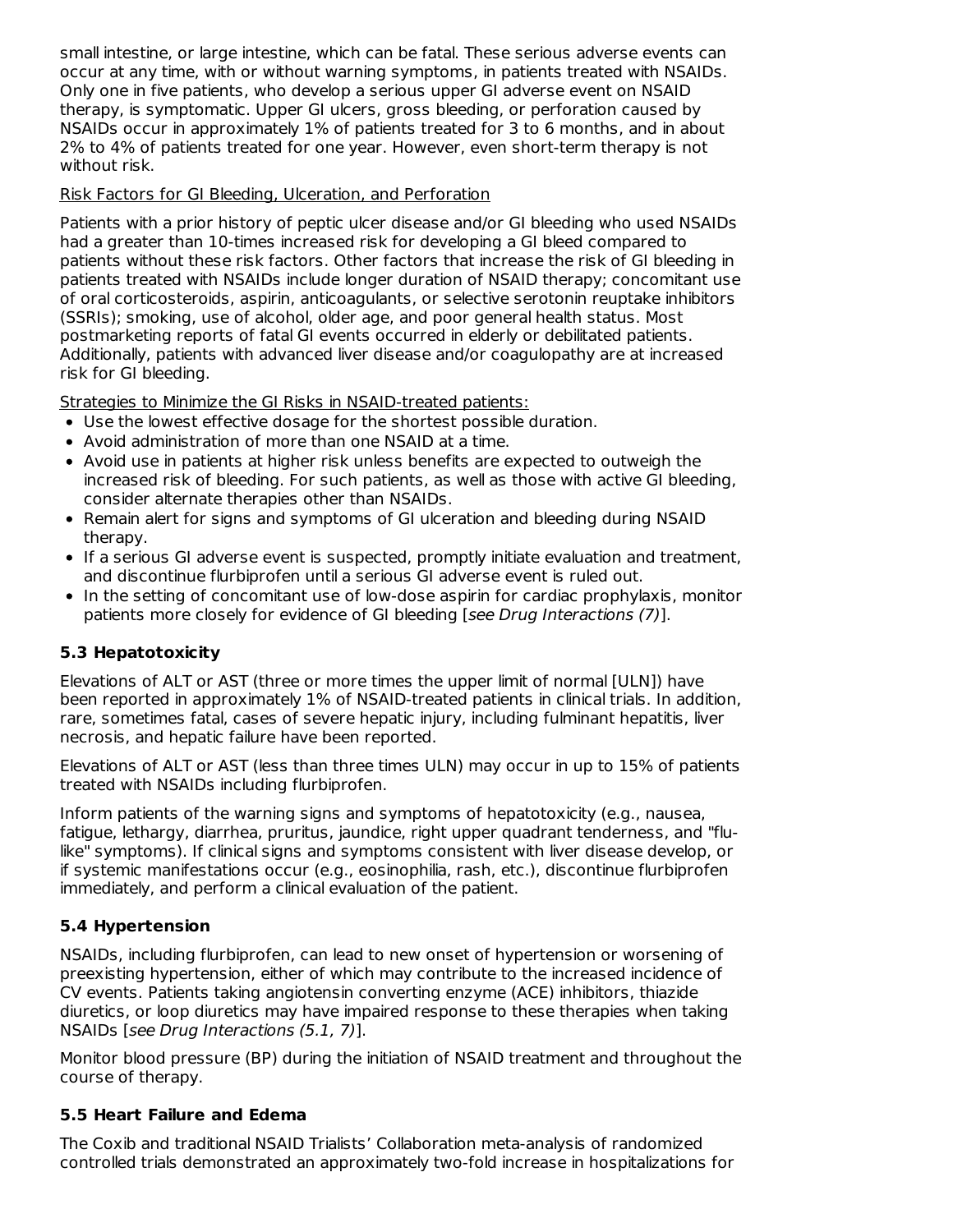heart failure in COX-2 selective-treated patients and nonselective NSAID-treated patients compared to placebo-treated patients. In a Danish National Registry study of patients with heart failure, NSAID use increased the risk of MI, hospitalization for heart failure, and death.

Additionally, fluid retention and edema have been observed in some patients treated with NSAIDs. Use of flurbiprofen may blunt the CV effects of several therapeutic agents used to treat these medical conditions (e.g., diuretics, ACE inhibitors, or angiotensin receptor blockers [ARBs]) [see Drug Interactions (7)].

Avoid the use of flurbiprofen in patients with severe heart failure unless the benefits are expected to outweigh the risk of worsening heart failure. If flurbiprofen is used in patients with severe heart failure, monitor patients for signs of worsening heart failure.

# **5.6 Renal Toxicity and Hyperkalemia**

# Renal Toxicity

Long-term administration of NSAIDs has resulted in renal papillary necrosis and other renal injury.

Renal toxicity has also been seen in patients in whom renal prostaglandins have a compensatory role in the maintenance of renal perfusion. In these patients, administration of an NSAID may cause a dose-dependent reduction in prostaglandin formation and, secondarily, in renal blood flow, which may precipitate overt renal decompensation. Patients at greatest risk of this reaction are those with impaired renal function, dehydration, hypovolemia, heart failure, liver dysfunction, those taking diuretics and ACE inhibitors or ARBs, and the elderly. Discontinuation of NSAID therapy is usually followed by recovery to the pretreatment state.

In clinical studies, the elimination half-life of flurbiprofen was unchanged in patients with renal impairment. Flurbiprofen metabolites are eliminated primarily by the kidneys. Elimination of 4'-hydroxy-flurbiprofen was reduced in patients with moderate to severe renal impairment. Therefore, treatment with flurbiprofen is not recommended in these patients with advanced renal disease. If flurbiprofen therapy must be initiated, close monitoring of the patients renal function is advisable [see Clinical Pharmacology (12)].

Correct volume status in dehydrated or hypovolemic patients prior to initiating flurbiprofen. Monitor renal function in patients with renal or hepatic impairment, heart failure, dehydration, or hypovolemia during use of flurbiprofen [see Drug Interactions] (7)]. Avoid the use of flurbiprofen in patients with advanced renal disease unless the benefits are expected to outweigh the risk of worsening renal function. If flurbiprofen is used in patients with advanced renal disease, monitor patients for signs of worsening renal function.

# Hyperkalemia

Increases in serum potassium concentration, including hyperkalemia, have been reported with use of NSAIDs even in some patients without renal impairment. In patients with normal renal function, these effects have been attributed to a hyporeninemichypoaldosteronism state.

# **5.7 Anaphylactic Reactions**

Flurbiprofen has been associated with anaphylactic reactions in patients with and without known hypersensitivity to flurbiprofen and in patients with aspirin-sensitive asthma [see Contraindications (4) and Warnings and Precautions (5.8)].

Seek emergency help if an anaphylactic reaction occurs.

# **5.8 Exacerbation of Asthma Related to Aspirin Sensitivity**

A subpopulation of patients with asthma may have aspirin-sensitive asthma which may include chronic rhinosinusitis complicated by nasal polyps; severe, potentially fatal bronchospasm; and/or intolerance to aspirin and other NSAIDs. Because crossreactivity between aspirin and other NSAIDs has been reported in such aspirin-sensitive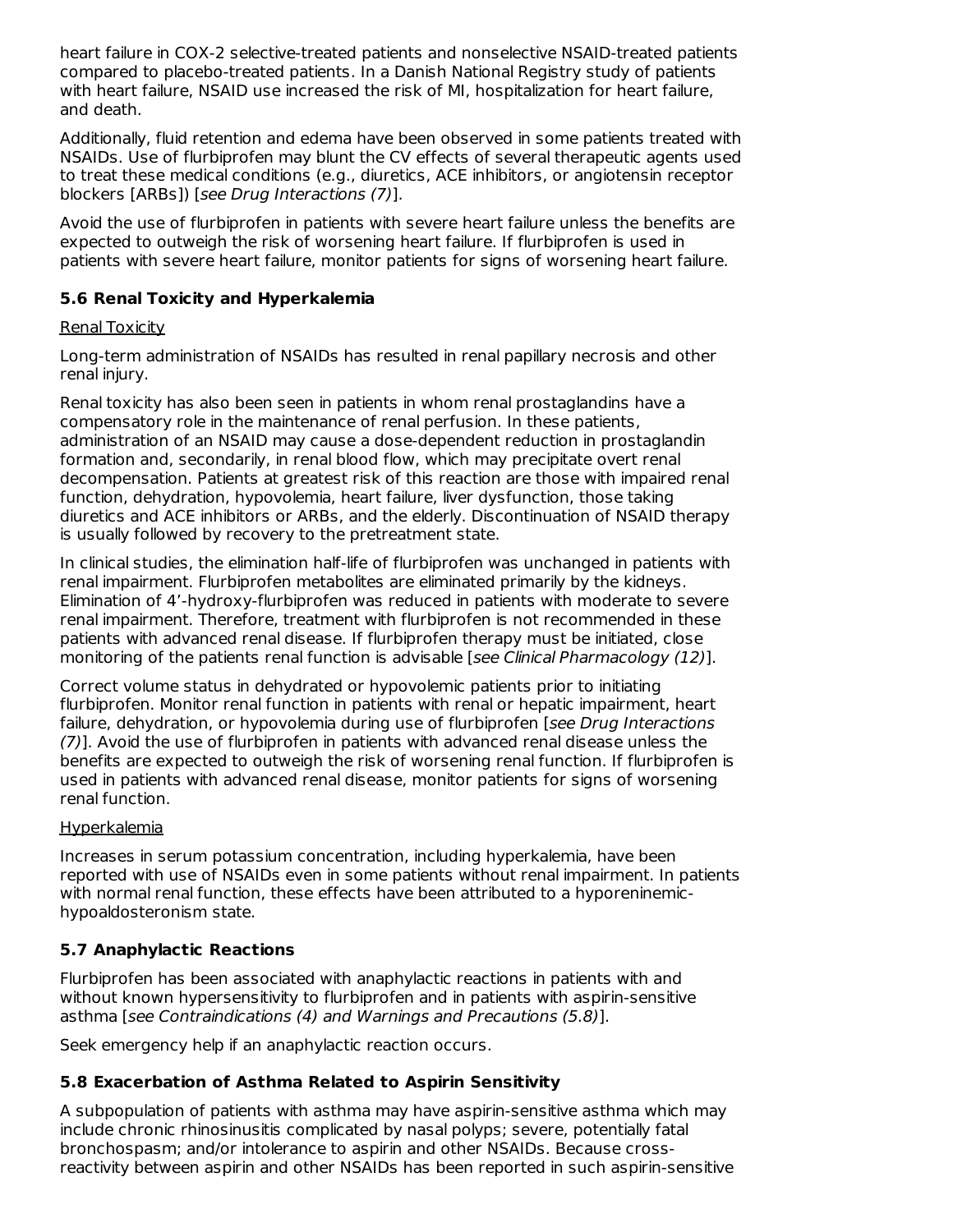patients, flurbiprofen is contraindicated in patients with this form of aspirin sensitivity [see Contraindications (4)]. When flurbiprofen is used in patients with preexisting asthma (without known aspirin sensitivity), monitor patients for changes in the signs and symptoms of asthma.

# **5.9 Serious Skin Reactions**

NSAIDs, including flurbiprofen, can cause serious skin adverse reactions such as exfoliative dermatitis, Stevens-Johnson Syndrome (SJS), and toxic epidermal necrolysis (TEN), which can be fatal. These serious events may occur without warning. Inform patients about the signs and symptoms of serious skin reactions, and to discontinue the use of flurbiprofen at the first appearance of skin rash or any other sign of hypersensitivity. Flurbiprofen is contraindicated in patients with previous serious skin reactions to NSAIDs [see Contraindications (4)].

# **5.10 Drug Rash with Eosinophilia and Systemic Symptoms (DRESS)**

Drug Reaction with Eosinophilia and Systemic Symptoms (DRESS) has been reported in patients taking NSAIDs such as flurbiprofen tablets. Some of these events have been fatal or life-threatening. DRESS typically, although not exclusively, presents with fever, rash, lymphadenopathy, and/or facial swelling. Other clinical manifestations may include hepatitis, nephritis, hematological abnormalities, myocarditis, or myositis. Sometimes symptoms of DRESS may resemble an acute viral infection. Eosinophilia is often present. Because this disorder is variable in its presentation, other organ systems not noted here may be involved. It is important to note that early manifestations of hypersensitivity, such as fever or lymphadenopathy, may be present even though rash is not evident. If such signs or symptoms are present, discontinue flurbiprofen tablets and evaluate the patient immediately.

# **5.11 Fetal Toxicity**

# Premature Closure of Fetal Ductus Arteriosus:

Avoid use of NSAIDs, including flurbiprofen tablets, in pregnant women at about 30 weeks gestation and later. NSAIDs, including flurbiprofen tablets, increase the risk of premature closure of the fetal ductus arteriosus at approximately this gestational age.

# Oligohydramnios/Neonatal Renal Impairment:

Use of NSAIDs, including flurbiprofen tablets, at about 20 weeks gestation or later in pregnancy may cause fetal renal dysfunction leading to oligohydramnios and, in some cases, neonatal renal impairment. These adverse outcomes are seen, on average, after days to weeks of treatment, although oligohydramnios has been infrequently reported as soon as 48 hours after NSAID initiation. Oligohydramnios is often, but not always, reversible with treatment discontinuation. Complications of prolonged oligohydramnios may, for example, include limb contractures and delayed lung maturation. In some postmarketing cases of impaired neonatal renal function, invasive procedures such as exchange transfusion or dialysis were required.

If NSAID treatment is necessary between about 20 weeks and 30 weeks gestation, limit flurbiprofen tablets use to the lowest effective dose and shortest duration possible. Consider ultrasound monitoring of amniotic fluid if flurbiprofen tablets treatment extends beyond 48 hours. Discontinue flurbiprofen tablets if oligohydramnios occurs and follow up according to clinical practice [see Use in Specific Populations (8.1)].

# **5.12 Hematologic Toxicity**

Anemia has occurred in NSAID-treated patients. This may be due to occult or gross blood loss, fluid retention, or an incompletely described effect on erythropoiesis. If a patient treated with flurbiprofen has any signs or symptoms of anemia, monitor hemoglobin or hematocrit.

NSAIDs, including flurbiprofen, may increase the risk of bleeding events. Co-morbid conditions such as coagulation disorders of concomitant use of warfarin, other anticoagulants, antiplatelet agents (e.g., aspirin), serotonin reuptake inhibitors (SSRIs),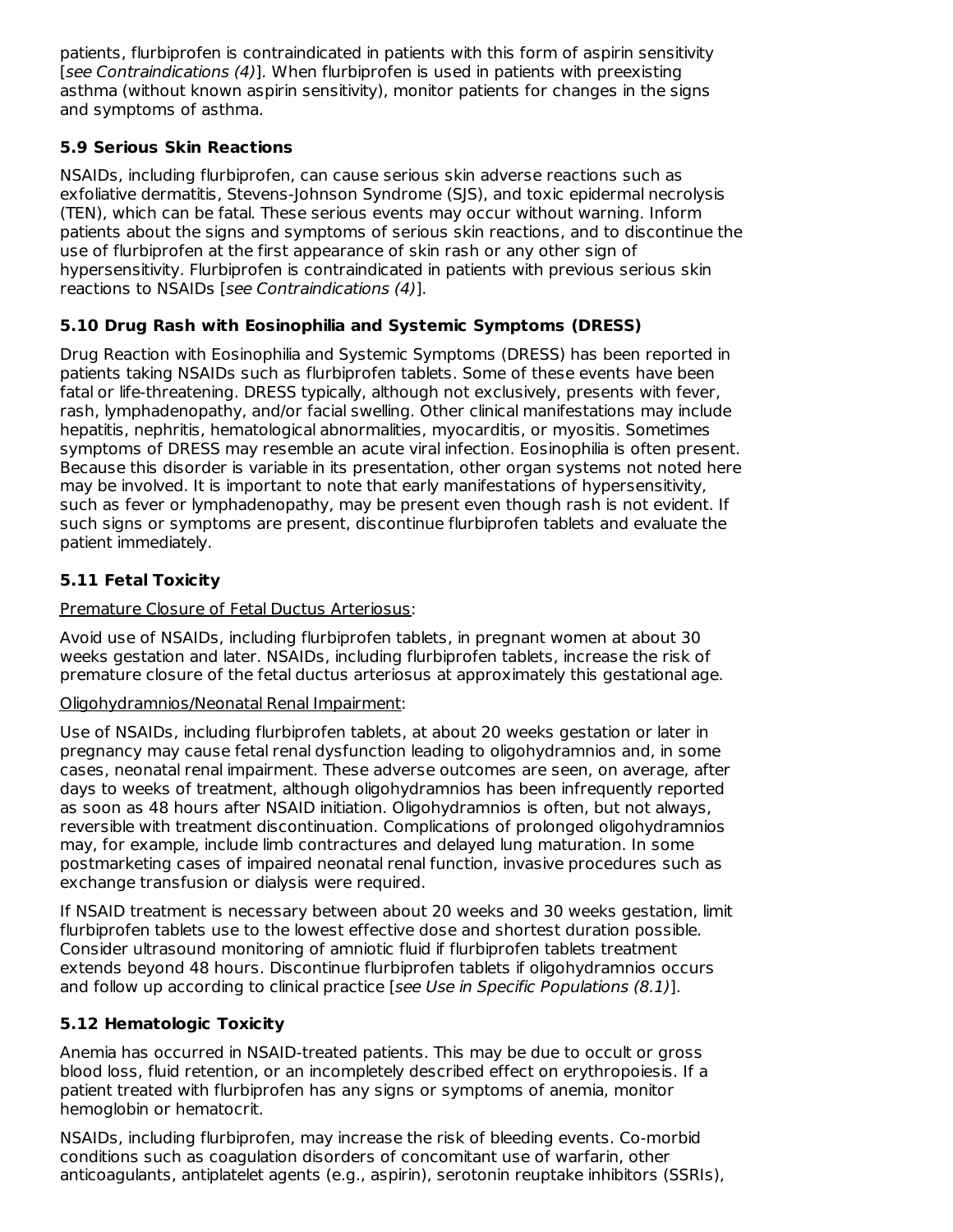and serotonin norepinephrine reuptake inhibitors (SNRIs) may increase this risk. Monitor these patients for signs of bleeding [see Drug Interactions (7)].

# **5.13 Masking of Inflammation and Fever**

The pharmacological activity of flurbiprofen in reducing inflammation, and possibly fever, may diminish the utility of diagnostic signs in detecting infections.

# **5.14 Laboratory Monitoring**

Because serious GI bleeding, hepatotoxicity, and renal injury can occur without warning symptoms or signs, consider monitoring patients on long-term NSAID treatment with a CBC and a chemistry profile periodically [see Warnings and Precautions (5.2, 5.3, 5.6)].

# **5.15 Vision Changes**

Blurred and/or diminished vision has been reported with the use of flurbiprofen and other nonsteroidal anti-inflammatory drugs. Patients experiencing eye complaints should have ophthalmologic examinations.

# **6 ADVERSE REACTIONS**

The following adverse reactions are discussed in greater detail in other sections of the labeling:

- Cardiovascular Thrombotic Events [see Warnings and Precautions (5.1)]
- GI Bleeding, Ulceration and Perforation [see Warnings and Precautions (5.2)]
- Hepatotoxicity [see Warnings and Precautions (5.3)]
- Hypertension [see Warnings and Precautions (5.4)]
- Heart Failure and Edema [see Warnings and Precautions (5.5)]
- Renal Toxicity and Hyperkalemia [see Warnings and Precautions (5.6)]
- Anaphylactic Reactions [see Warnings and Precautions (5.7)]
- Serious Skin Reactions [see Warnings and Precautions (5.9)]
- Hematologic Toxicity [see Warnings and Precautions (5.12)]

# **6.1 Clinical Trials Experience**

Because clinical trials are conducted under widely varying conditions, adverse reaction rates observed in the clinical trials of a drug cannot be directly compared to rates in the clinical trials of another drug and may not reflect the rates observed in practice.

# **Incidence of 1% or greater**

# **Body as a whole:** edema

**Digestive system:** GI bleeding, abdominal pain, constipation, diarrhea, dyspepsia/heartburn, flatulence, nausea, vomiting, elevated liver enzymes **Metabolic and nutritional system:** body weight changes **Nervous system:** headache, nervousness, anxiety, insomnia, increased reflexes, tremor, amnesia, asthenia, depression, malaise, somnolence **Respiratory system:** rhinitis **Skin and appendages:** rash **Special senses:** changes in vision, dizziness, tinnitus **Urogenital system:** signs and symptoms suggesting urinary tract infection

# **Incidence < 1%**

**Body as a whole:** anaphylactic reaction, chills, fever **Cardiovascular system:** myocardial infarction, congestive heart failure, hypertension, vascular diseases, vasodilation **Digestive system:** gastric/peptic ulcer disease,

hematemesis, bloody diarrhea, hepatitis, esophageal disease, gastritis,

stomatitis/glossitis, dry mouth

**Hemic and lymphatic system:** iron deficiency anemia, decrease in hemoglobin and hematocrit, purpura, eosinophilia

**Metabolic and nutritional system:** hyperuricemia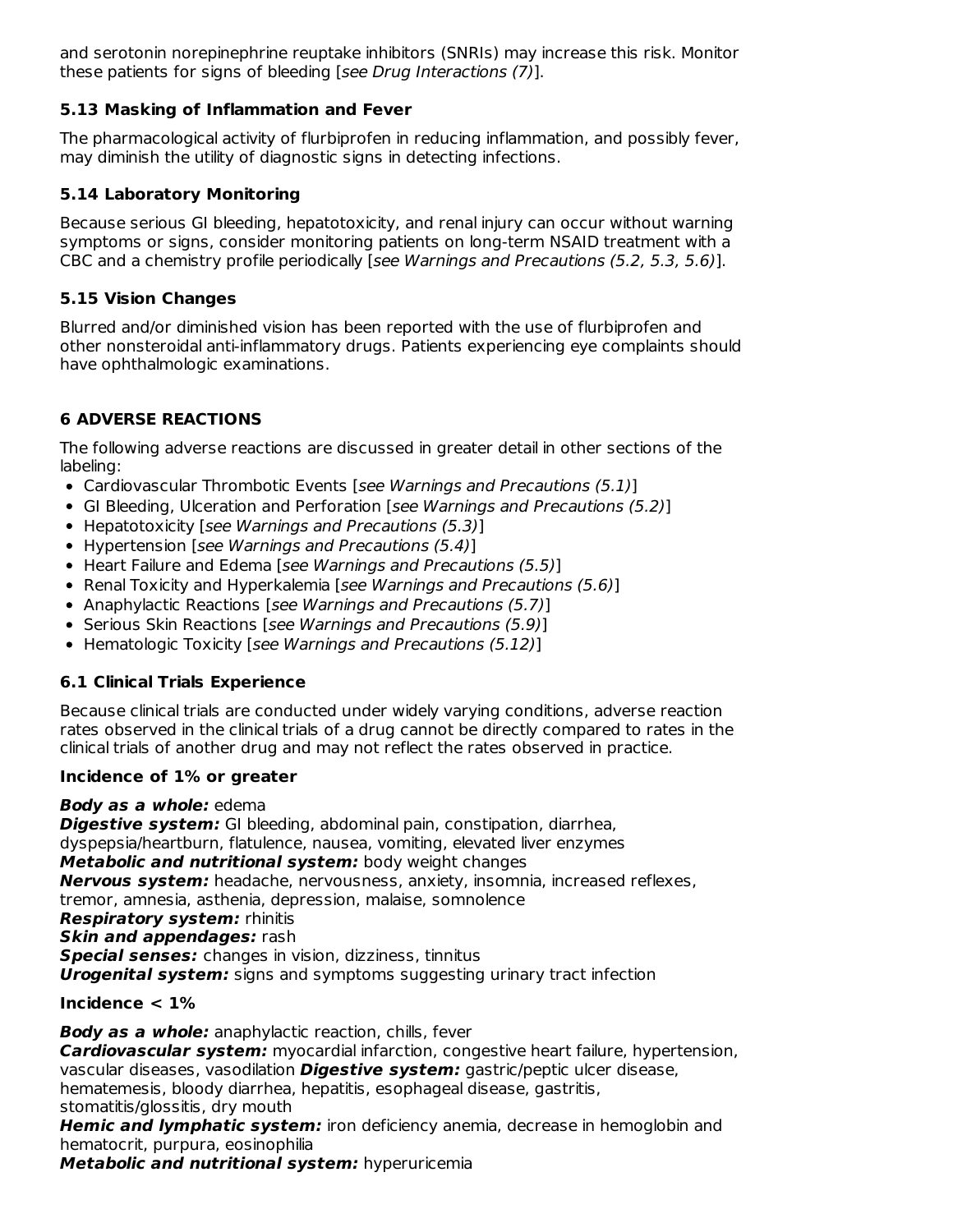**Nervous system:** cerebrovascular ischemia, convulsion, ataxia, confusion, hypertonia, paresthesia, twitching, emotional lability

**Respiratory system:** asthma, dyspnea, epistaxis, bronchitis, laryngitis

**Skin and appendages:** angioedema, urticaria, eczema, pruritus, herpes simplex, alopecia, dry skin

**Special senses:** vertigo, corneal opacity, parosmia, conjunctivitis **Urogenital system:** renal failure, vaginal hemorrhage, hematuria

# **6.2 Postmarketing Experience**

The following adverse reactions have been identified during post approval use of flurbiprofen. Because these reactions are reported voluntarily from a population of uncertain size, it is not always possible to reliably estimate their frequency or establish a causal relationship to drug exposure.

**Cardiovascular system:** angina pectoris, arrhythmias

**Digestive system:** jaundice (cholestatic and noncholestatic), colitis, small intestine inflammation with loss of blood and protein, exacerbation of inflammatory bowel disease, cholecystitis, periodontal abscess, appetite changes

**Hemic and lymphatic system:** aplastic anemia (including agranulocytosis or pancytopenia), hemolytic anemia, leukopenia, thrombocytopenia, ecchymosis, lymphadenopathy

**Metabolic and nutritional system:** hyperkalemia

**Nervous system:** cerebrovascular accident, subarachnoid hemorrhage, meningitis, myasthenia

**Respiratory system:** pulmonary infarct, pulmonary embolism, hyperventilation, **Skin and appendages:** toxic epidermal necrolysis, exfoliative dermatitis, zoster, photosensitivity, nail disorder, sweating

**Special senses:** retinal hemorrhage, glaucoma, retrobulbar neuritis, transient hearing loss, changes in taste, ear disease

**Urogenital system:** interstitial nephritis, uterine hemorrhage, menstrual disturbances, prostate disease, vulvovaginitis

# **7 DRUG INTERACTIONS**

See Table 1 for clinically significant drug interactions with flurbiprofen.

| Table 1: Clinically Significant Drug Interactions with Flurbiprofen |  |  |
|---------------------------------------------------------------------|--|--|
|---------------------------------------------------------------------|--|--|

|                     | <b>Drugs That Interfere with Hemostasis</b>                                                                                                                                                                                                                                                                                                                                                                                                                                                                                             |
|---------------------|-----------------------------------------------------------------------------------------------------------------------------------------------------------------------------------------------------------------------------------------------------------------------------------------------------------------------------------------------------------------------------------------------------------------------------------------------------------------------------------------------------------------------------------------|
| Clinical<br>Impact: | • Flurbiprofen and anticoagulants such as warfarin have a synergistic<br>effect on bleeding. The concomitant use of flurbiprofen and<br>anticoagulants have an increased risk of serious bleeding compared to<br>the use of either drug alone.<br>Serotonin release by platelets plays an important role in hemostasis.<br>Case-control and cohort epidemiological studies showed that<br>concomitant use of drugs that interfere with serotonin reuptake and an<br>NSAID may potentiate the risk of bleeding more than an NSAID alone. |
| Intervention:       | Monitor patients with concomitant use of flurbiprofen with anticoagulants<br>(e.g., warfarin), antiplatelet agents (e.g., aspirin), selective serotonin<br>reuptake inhibitors (SSRIs), and serotonin norepinephrine reuptake<br>inhibitors (SNRIs) for signs of bleeding [see Warnings and Precautions (5)].                                                                                                                                                                                                                           |
| <b>Aspirin</b>      |                                                                                                                                                                                                                                                                                                                                                                                                                                                                                                                                         |
| Clinical<br>Impact: | Controlled clinical studies showed that the concomitant use of NSAIDs and<br>analgesic doses of aspirin does not produce any greater therapeutic effect<br>than the use of NSAIDs alone. In a clinical study, the concomitant use of an<br>NSAID and aspirin was associated with a significantly increased incidence of<br>GI adverse reactions as compared to use of the NSAID alone [see<br>Warnings and Precautions (5)].<br>Concurrent administration of aspirin lowers serum flurbiprofen                                          |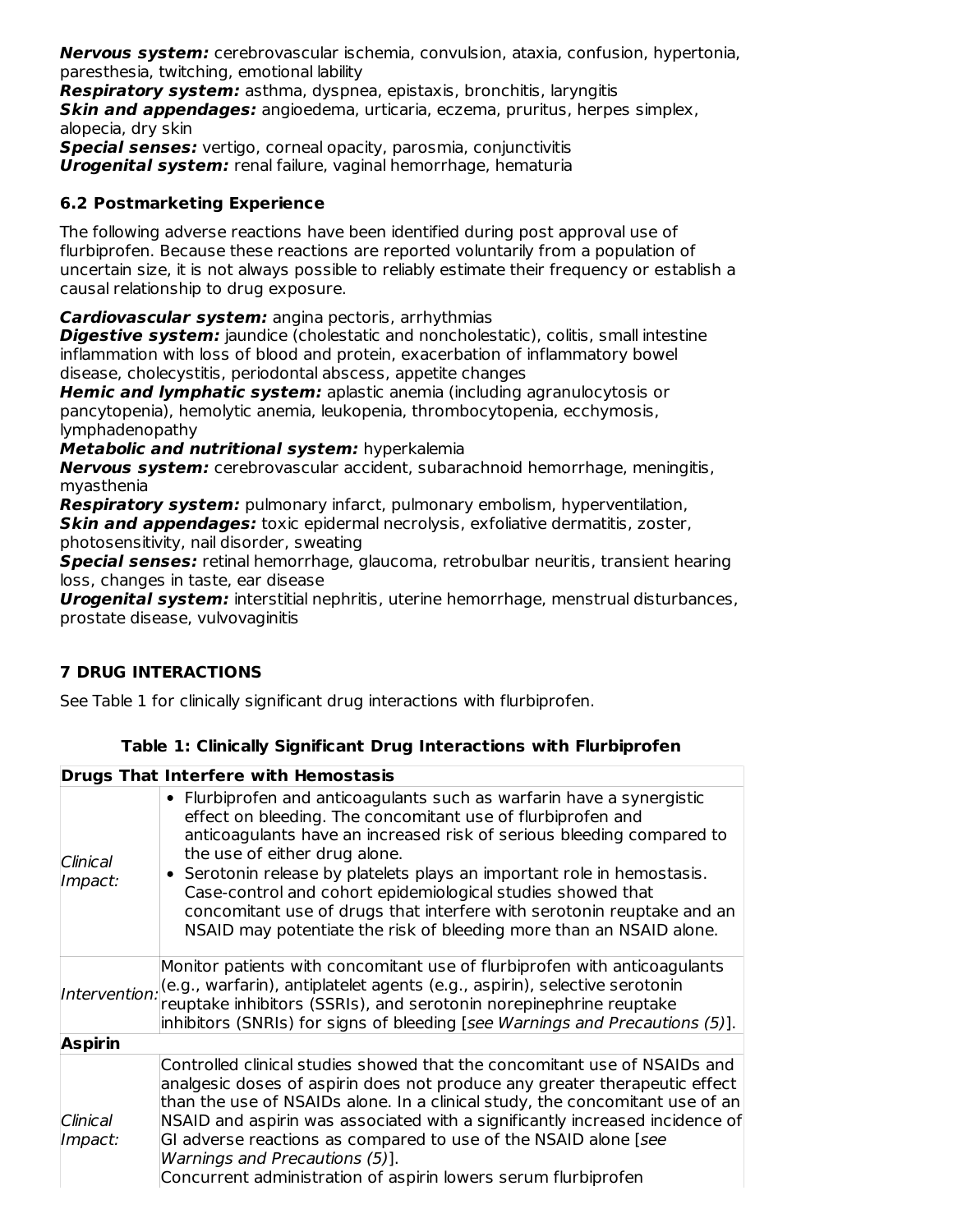| Concomitant use of flurbiprofen and analgesic doses of aspirin is not<br>generally recommended because of the increased risk of bleeding [see<br>Intervention: Warnings and Precautions (5)].<br>Flurbiprofen is not a substitute for low dose aspirin for cardiovascular<br>protection.<br><b>ACE Inhibitors, Angiotensin Receptor Blockers, and Beta-Blockers</b><br>• NSAIDs may diminish the antihypertensive effect of angiotensin<br>converting enzyme (ACE) inhibitors, angiotensin receptor blockers<br>(ARBs), or beta-blockers (including propranolol).<br>• In patients who are elderly, volume-depleted (including those on diuretic<br>therapy), or have renal impairment, coadministration of an NSAID with<br>Impact:<br>ACE inhibitors or ARBs may result in deterioration of renal function,<br>including possible acute renal failure. These effects are usually<br>reversible.<br>• During concomitant use of flurbiprofen and ACE-inhibitors, ARBs, or<br>beta-blockers, monitor blood pressure to ensure that the desired blood<br>pressure is obtained.<br>• During concomitant use of flurbiprofen and ACE-inhibitors or ARBs in<br>patients who are elderly, volume-depleted, or have impaired renal<br>Intervention:<br>function, monitor for signs of worsening renal function [see Warnings<br>and Precautions (5.6)].<br>• When drugs are administered concomitantly, patients should be<br>adequately hydrated. Assess renal function at the beginning of the<br>concomitant treatment and periodically thereafter.<br><b>Diuretics</b><br>Clinical studies, as well as post-marketing observations, showed that<br>NSAIDs reduced the natriuretic effect of loop diuretics (e.g., furosemide)<br>Clinical<br>and thiazide diuretics in some patients. This effect has been attributed to<br>Impact:<br>the NSAID inhibition of renal prostaglandin synthesis.<br>During concomitant use of flurbiprofen with diuretics, observe patients for<br>Intervention: signs of worsening renal function, in addition to assuring diuretic efficacy<br>including antihypertensive effects [see Warnings and Precautions (5)].<br><b>Digoxin</b><br>The concomitant use of flurbiprofen with digoxin has been reported to<br>Clinical<br>increase the serum concentration and prolong the half-life of digoxin [see<br>Impact:<br>Clinical Pharmacology (12.3)].<br>Intervention: During concomitant use of flurbiprofen and digoxin, monitor serum digoxin<br>levels.<br>Lithium<br>NSAIDs have produced elevations in plasma lithium levels and reductions in<br>renal lithium clearance. The mean minimum lithium concentration increased<br>Clinical<br>15%, and the renal clearance decreased by approximately 20%. This effect<br>has been attributed to NSAID inhibition of renal prostaglandin synthesis.<br>During concomitant use of flurbiprofen and lithium, monitor patients for<br>signs of lithium toxicity.<br><b>Methotrexate</b><br>Concomitant use of NSAIDs and methotrexate may increase the risk for<br>Clinical<br>methotrexate toxicity (e.g., neutropenia, thrombocytopenia, renal<br>Impact:<br>dysfunction).<br>During concomitant use of flurbiprofen and methotrexate, monitor patients<br>Intervention:<br>for methotrexate toxicity.<br><b>Cyclosporine</b><br>Clinical<br>Concomitant use of flurbiprofen and cyclosporine may increase<br>cyclosporine's nephrotoxicity.<br>Impact:<br>During concomitant use of flurbiprofen and cyclosporine, monitor patients<br>Intervention:<br>for signs of worsening renal function. |               | concentrations. The clinical significance of this interaction is not known. |  |  |  |  |
|----------------------------------------------------------------------------------------------------------------------------------------------------------------------------------------------------------------------------------------------------------------------------------------------------------------------------------------------------------------------------------------------------------------------------------------------------------------------------------------------------------------------------------------------------------------------------------------------------------------------------------------------------------------------------------------------------------------------------------------------------------------------------------------------------------------------------------------------------------------------------------------------------------------------------------------------------------------------------------------------------------------------------------------------------------------------------------------------------------------------------------------------------------------------------------------------------------------------------------------------------------------------------------------------------------------------------------------------------------------------------------------------------------------------------------------------------------------------------------------------------------------------------------------------------------------------------------------------------------------------------------------------------------------------------------------------------------------------------------------------------------------------------------------------------------------------------------------------------------------------------------------------------------------------------------------------------------------------------------------------------------------------------------------------------------------------------------------------------------------------------------------------------------------------------------------------------------------------------------------------------------------------------------------------------------------------------------------------------------------------------------------------------------------------------------------------------------------------------------------------------------------------------------------------------------------------------------------------------------------------------------------------------------------------------------------------------------------------------------------------------------------------------------------------------------------------------------------------------------------------------------------------------------------------------------------------------------------------------------------------------------------------------------------------------------------------------------------------------------------------------------------------------------------------------------------------------------------------------------------------------------------------------------------------------------------------------------------------------------------------------------------------------------------------------------------------------------------------------------------------------------------------------------------------------------------------------------|---------------|-----------------------------------------------------------------------------|--|--|--|--|
|                                                                                                                                                                                                                                                                                                                                                                                                                                                                                                                                                                                                                                                                                                                                                                                                                                                                                                                                                                                                                                                                                                                                                                                                                                                                                                                                                                                                                                                                                                                                                                                                                                                                                                                                                                                                                                                                                                                                                                                                                                                                                                                                                                                                                                                                                                                                                                                                                                                                                                                                                                                                                                                                                                                                                                                                                                                                                                                                                                                                                                                                                                                                                                                                                                                                                                                                                                                                                                                                                                                                                                                  |               |                                                                             |  |  |  |  |
|                                                                                                                                                                                                                                                                                                                                                                                                                                                                                                                                                                                                                                                                                                                                                                                                                                                                                                                                                                                                                                                                                                                                                                                                                                                                                                                                                                                                                                                                                                                                                                                                                                                                                                                                                                                                                                                                                                                                                                                                                                                                                                                                                                                                                                                                                                                                                                                                                                                                                                                                                                                                                                                                                                                                                                                                                                                                                                                                                                                                                                                                                                                                                                                                                                                                                                                                                                                                                                                                                                                                                                                  |               |                                                                             |  |  |  |  |
|                                                                                                                                                                                                                                                                                                                                                                                                                                                                                                                                                                                                                                                                                                                                                                                                                                                                                                                                                                                                                                                                                                                                                                                                                                                                                                                                                                                                                                                                                                                                                                                                                                                                                                                                                                                                                                                                                                                                                                                                                                                                                                                                                                                                                                                                                                                                                                                                                                                                                                                                                                                                                                                                                                                                                                                                                                                                                                                                                                                                                                                                                                                                                                                                                                                                                                                                                                                                                                                                                                                                                                                  |               |                                                                             |  |  |  |  |
|                                                                                                                                                                                                                                                                                                                                                                                                                                                                                                                                                                                                                                                                                                                                                                                                                                                                                                                                                                                                                                                                                                                                                                                                                                                                                                                                                                                                                                                                                                                                                                                                                                                                                                                                                                                                                                                                                                                                                                                                                                                                                                                                                                                                                                                                                                                                                                                                                                                                                                                                                                                                                                                                                                                                                                                                                                                                                                                                                                                                                                                                                                                                                                                                                                                                                                                                                                                                                                                                                                                                                                                  |               |                                                                             |  |  |  |  |
|                                                                                                                                                                                                                                                                                                                                                                                                                                                                                                                                                                                                                                                                                                                                                                                                                                                                                                                                                                                                                                                                                                                                                                                                                                                                                                                                                                                                                                                                                                                                                                                                                                                                                                                                                                                                                                                                                                                                                                                                                                                                                                                                                                                                                                                                                                                                                                                                                                                                                                                                                                                                                                                                                                                                                                                                                                                                                                                                                                                                                                                                                                                                                                                                                                                                                                                                                                                                                                                                                                                                                                                  |               |                                                                             |  |  |  |  |
|                                                                                                                                                                                                                                                                                                                                                                                                                                                                                                                                                                                                                                                                                                                                                                                                                                                                                                                                                                                                                                                                                                                                                                                                                                                                                                                                                                                                                                                                                                                                                                                                                                                                                                                                                                                                                                                                                                                                                                                                                                                                                                                                                                                                                                                                                                                                                                                                                                                                                                                                                                                                                                                                                                                                                                                                                                                                                                                                                                                                                                                                                                                                                                                                                                                                                                                                                                                                                                                                                                                                                                                  |               |                                                                             |  |  |  |  |
|                                                                                                                                                                                                                                                                                                                                                                                                                                                                                                                                                                                                                                                                                                                                                                                                                                                                                                                                                                                                                                                                                                                                                                                                                                                                                                                                                                                                                                                                                                                                                                                                                                                                                                                                                                                                                                                                                                                                                                                                                                                                                                                                                                                                                                                                                                                                                                                                                                                                                                                                                                                                                                                                                                                                                                                                                                                                                                                                                                                                                                                                                                                                                                                                                                                                                                                                                                                                                                                                                                                                                                                  |               |                                                                             |  |  |  |  |
|                                                                                                                                                                                                                                                                                                                                                                                                                                                                                                                                                                                                                                                                                                                                                                                                                                                                                                                                                                                                                                                                                                                                                                                                                                                                                                                                                                                                                                                                                                                                                                                                                                                                                                                                                                                                                                                                                                                                                                                                                                                                                                                                                                                                                                                                                                                                                                                                                                                                                                                                                                                                                                                                                                                                                                                                                                                                                                                                                                                                                                                                                                                                                                                                                                                                                                                                                                                                                                                                                                                                                                                  |               |                                                                             |  |  |  |  |
|                                                                                                                                                                                                                                                                                                                                                                                                                                                                                                                                                                                                                                                                                                                                                                                                                                                                                                                                                                                                                                                                                                                                                                                                                                                                                                                                                                                                                                                                                                                                                                                                                                                                                                                                                                                                                                                                                                                                                                                                                                                                                                                                                                                                                                                                                                                                                                                                                                                                                                                                                                                                                                                                                                                                                                                                                                                                                                                                                                                                                                                                                                                                                                                                                                                                                                                                                                                                                                                                                                                                                                                  | Clinical      |                                                                             |  |  |  |  |
|                                                                                                                                                                                                                                                                                                                                                                                                                                                                                                                                                                                                                                                                                                                                                                                                                                                                                                                                                                                                                                                                                                                                                                                                                                                                                                                                                                                                                                                                                                                                                                                                                                                                                                                                                                                                                                                                                                                                                                                                                                                                                                                                                                                                                                                                                                                                                                                                                                                                                                                                                                                                                                                                                                                                                                                                                                                                                                                                                                                                                                                                                                                                                                                                                                                                                                                                                                                                                                                                                                                                                                                  |               |                                                                             |  |  |  |  |
|                                                                                                                                                                                                                                                                                                                                                                                                                                                                                                                                                                                                                                                                                                                                                                                                                                                                                                                                                                                                                                                                                                                                                                                                                                                                                                                                                                                                                                                                                                                                                                                                                                                                                                                                                                                                                                                                                                                                                                                                                                                                                                                                                                                                                                                                                                                                                                                                                                                                                                                                                                                                                                                                                                                                                                                                                                                                                                                                                                                                                                                                                                                                                                                                                                                                                                                                                                                                                                                                                                                                                                                  |               |                                                                             |  |  |  |  |
|                                                                                                                                                                                                                                                                                                                                                                                                                                                                                                                                                                                                                                                                                                                                                                                                                                                                                                                                                                                                                                                                                                                                                                                                                                                                                                                                                                                                                                                                                                                                                                                                                                                                                                                                                                                                                                                                                                                                                                                                                                                                                                                                                                                                                                                                                                                                                                                                                                                                                                                                                                                                                                                                                                                                                                                                                                                                                                                                                                                                                                                                                                                                                                                                                                                                                                                                                                                                                                                                                                                                                                                  |               |                                                                             |  |  |  |  |
|                                                                                                                                                                                                                                                                                                                                                                                                                                                                                                                                                                                                                                                                                                                                                                                                                                                                                                                                                                                                                                                                                                                                                                                                                                                                                                                                                                                                                                                                                                                                                                                                                                                                                                                                                                                                                                                                                                                                                                                                                                                                                                                                                                                                                                                                                                                                                                                                                                                                                                                                                                                                                                                                                                                                                                                                                                                                                                                                                                                                                                                                                                                                                                                                                                                                                                                                                                                                                                                                                                                                                                                  |               |                                                                             |  |  |  |  |
|                                                                                                                                                                                                                                                                                                                                                                                                                                                                                                                                                                                                                                                                                                                                                                                                                                                                                                                                                                                                                                                                                                                                                                                                                                                                                                                                                                                                                                                                                                                                                                                                                                                                                                                                                                                                                                                                                                                                                                                                                                                                                                                                                                                                                                                                                                                                                                                                                                                                                                                                                                                                                                                                                                                                                                                                                                                                                                                                                                                                                                                                                                                                                                                                                                                                                                                                                                                                                                                                                                                                                                                  |               |                                                                             |  |  |  |  |
|                                                                                                                                                                                                                                                                                                                                                                                                                                                                                                                                                                                                                                                                                                                                                                                                                                                                                                                                                                                                                                                                                                                                                                                                                                                                                                                                                                                                                                                                                                                                                                                                                                                                                                                                                                                                                                                                                                                                                                                                                                                                                                                                                                                                                                                                                                                                                                                                                                                                                                                                                                                                                                                                                                                                                                                                                                                                                                                                                                                                                                                                                                                                                                                                                                                                                                                                                                                                                                                                                                                                                                                  |               |                                                                             |  |  |  |  |
|                                                                                                                                                                                                                                                                                                                                                                                                                                                                                                                                                                                                                                                                                                                                                                                                                                                                                                                                                                                                                                                                                                                                                                                                                                                                                                                                                                                                                                                                                                                                                                                                                                                                                                                                                                                                                                                                                                                                                                                                                                                                                                                                                                                                                                                                                                                                                                                                                                                                                                                                                                                                                                                                                                                                                                                                                                                                                                                                                                                                                                                                                                                                                                                                                                                                                                                                                                                                                                                                                                                                                                                  |               |                                                                             |  |  |  |  |
|                                                                                                                                                                                                                                                                                                                                                                                                                                                                                                                                                                                                                                                                                                                                                                                                                                                                                                                                                                                                                                                                                                                                                                                                                                                                                                                                                                                                                                                                                                                                                                                                                                                                                                                                                                                                                                                                                                                                                                                                                                                                                                                                                                                                                                                                                                                                                                                                                                                                                                                                                                                                                                                                                                                                                                                                                                                                                                                                                                                                                                                                                                                                                                                                                                                                                                                                                                                                                                                                                                                                                                                  |               |                                                                             |  |  |  |  |
|                                                                                                                                                                                                                                                                                                                                                                                                                                                                                                                                                                                                                                                                                                                                                                                                                                                                                                                                                                                                                                                                                                                                                                                                                                                                                                                                                                                                                                                                                                                                                                                                                                                                                                                                                                                                                                                                                                                                                                                                                                                                                                                                                                                                                                                                                                                                                                                                                                                                                                                                                                                                                                                                                                                                                                                                                                                                                                                                                                                                                                                                                                                                                                                                                                                                                                                                                                                                                                                                                                                                                                                  |               |                                                                             |  |  |  |  |
|                                                                                                                                                                                                                                                                                                                                                                                                                                                                                                                                                                                                                                                                                                                                                                                                                                                                                                                                                                                                                                                                                                                                                                                                                                                                                                                                                                                                                                                                                                                                                                                                                                                                                                                                                                                                                                                                                                                                                                                                                                                                                                                                                                                                                                                                                                                                                                                                                                                                                                                                                                                                                                                                                                                                                                                                                                                                                                                                                                                                                                                                                                                                                                                                                                                                                                                                                                                                                                                                                                                                                                                  |               |                                                                             |  |  |  |  |
|                                                                                                                                                                                                                                                                                                                                                                                                                                                                                                                                                                                                                                                                                                                                                                                                                                                                                                                                                                                                                                                                                                                                                                                                                                                                                                                                                                                                                                                                                                                                                                                                                                                                                                                                                                                                                                                                                                                                                                                                                                                                                                                                                                                                                                                                                                                                                                                                                                                                                                                                                                                                                                                                                                                                                                                                                                                                                                                                                                                                                                                                                                                                                                                                                                                                                                                                                                                                                                                                                                                                                                                  |               |                                                                             |  |  |  |  |
|                                                                                                                                                                                                                                                                                                                                                                                                                                                                                                                                                                                                                                                                                                                                                                                                                                                                                                                                                                                                                                                                                                                                                                                                                                                                                                                                                                                                                                                                                                                                                                                                                                                                                                                                                                                                                                                                                                                                                                                                                                                                                                                                                                                                                                                                                                                                                                                                                                                                                                                                                                                                                                                                                                                                                                                                                                                                                                                                                                                                                                                                                                                                                                                                                                                                                                                                                                                                                                                                                                                                                                                  |               |                                                                             |  |  |  |  |
|                                                                                                                                                                                                                                                                                                                                                                                                                                                                                                                                                                                                                                                                                                                                                                                                                                                                                                                                                                                                                                                                                                                                                                                                                                                                                                                                                                                                                                                                                                                                                                                                                                                                                                                                                                                                                                                                                                                                                                                                                                                                                                                                                                                                                                                                                                                                                                                                                                                                                                                                                                                                                                                                                                                                                                                                                                                                                                                                                                                                                                                                                                                                                                                                                                                                                                                                                                                                                                                                                                                                                                                  |               |                                                                             |  |  |  |  |
|                                                                                                                                                                                                                                                                                                                                                                                                                                                                                                                                                                                                                                                                                                                                                                                                                                                                                                                                                                                                                                                                                                                                                                                                                                                                                                                                                                                                                                                                                                                                                                                                                                                                                                                                                                                                                                                                                                                                                                                                                                                                                                                                                                                                                                                                                                                                                                                                                                                                                                                                                                                                                                                                                                                                                                                                                                                                                                                                                                                                                                                                                                                                                                                                                                                                                                                                                                                                                                                                                                                                                                                  |               |                                                                             |  |  |  |  |
|                                                                                                                                                                                                                                                                                                                                                                                                                                                                                                                                                                                                                                                                                                                                                                                                                                                                                                                                                                                                                                                                                                                                                                                                                                                                                                                                                                                                                                                                                                                                                                                                                                                                                                                                                                                                                                                                                                                                                                                                                                                                                                                                                                                                                                                                                                                                                                                                                                                                                                                                                                                                                                                                                                                                                                                                                                                                                                                                                                                                                                                                                                                                                                                                                                                                                                                                                                                                                                                                                                                                                                                  |               |                                                                             |  |  |  |  |
|                                                                                                                                                                                                                                                                                                                                                                                                                                                                                                                                                                                                                                                                                                                                                                                                                                                                                                                                                                                                                                                                                                                                                                                                                                                                                                                                                                                                                                                                                                                                                                                                                                                                                                                                                                                                                                                                                                                                                                                                                                                                                                                                                                                                                                                                                                                                                                                                                                                                                                                                                                                                                                                                                                                                                                                                                                                                                                                                                                                                                                                                                                                                                                                                                                                                                                                                                                                                                                                                                                                                                                                  |               |                                                                             |  |  |  |  |
|                                                                                                                                                                                                                                                                                                                                                                                                                                                                                                                                                                                                                                                                                                                                                                                                                                                                                                                                                                                                                                                                                                                                                                                                                                                                                                                                                                                                                                                                                                                                                                                                                                                                                                                                                                                                                                                                                                                                                                                                                                                                                                                                                                                                                                                                                                                                                                                                                                                                                                                                                                                                                                                                                                                                                                                                                                                                                                                                                                                                                                                                                                                                                                                                                                                                                                                                                                                                                                                                                                                                                                                  |               |                                                                             |  |  |  |  |
|                                                                                                                                                                                                                                                                                                                                                                                                                                                                                                                                                                                                                                                                                                                                                                                                                                                                                                                                                                                                                                                                                                                                                                                                                                                                                                                                                                                                                                                                                                                                                                                                                                                                                                                                                                                                                                                                                                                                                                                                                                                                                                                                                                                                                                                                                                                                                                                                                                                                                                                                                                                                                                                                                                                                                                                                                                                                                                                                                                                                                                                                                                                                                                                                                                                                                                                                                                                                                                                                                                                                                                                  |               |                                                                             |  |  |  |  |
|                                                                                                                                                                                                                                                                                                                                                                                                                                                                                                                                                                                                                                                                                                                                                                                                                                                                                                                                                                                                                                                                                                                                                                                                                                                                                                                                                                                                                                                                                                                                                                                                                                                                                                                                                                                                                                                                                                                                                                                                                                                                                                                                                                                                                                                                                                                                                                                                                                                                                                                                                                                                                                                                                                                                                                                                                                                                                                                                                                                                                                                                                                                                                                                                                                                                                                                                                                                                                                                                                                                                                                                  |               |                                                                             |  |  |  |  |
|                                                                                                                                                                                                                                                                                                                                                                                                                                                                                                                                                                                                                                                                                                                                                                                                                                                                                                                                                                                                                                                                                                                                                                                                                                                                                                                                                                                                                                                                                                                                                                                                                                                                                                                                                                                                                                                                                                                                                                                                                                                                                                                                                                                                                                                                                                                                                                                                                                                                                                                                                                                                                                                                                                                                                                                                                                                                                                                                                                                                                                                                                                                                                                                                                                                                                                                                                                                                                                                                                                                                                                                  |               |                                                                             |  |  |  |  |
|                                                                                                                                                                                                                                                                                                                                                                                                                                                                                                                                                                                                                                                                                                                                                                                                                                                                                                                                                                                                                                                                                                                                                                                                                                                                                                                                                                                                                                                                                                                                                                                                                                                                                                                                                                                                                                                                                                                                                                                                                                                                                                                                                                                                                                                                                                                                                                                                                                                                                                                                                                                                                                                                                                                                                                                                                                                                                                                                                                                                                                                                                                                                                                                                                                                                                                                                                                                                                                                                                                                                                                                  |               |                                                                             |  |  |  |  |
|                                                                                                                                                                                                                                                                                                                                                                                                                                                                                                                                                                                                                                                                                                                                                                                                                                                                                                                                                                                                                                                                                                                                                                                                                                                                                                                                                                                                                                                                                                                                                                                                                                                                                                                                                                                                                                                                                                                                                                                                                                                                                                                                                                                                                                                                                                                                                                                                                                                                                                                                                                                                                                                                                                                                                                                                                                                                                                                                                                                                                                                                                                                                                                                                                                                                                                                                                                                                                                                                                                                                                                                  |               |                                                                             |  |  |  |  |
|                                                                                                                                                                                                                                                                                                                                                                                                                                                                                                                                                                                                                                                                                                                                                                                                                                                                                                                                                                                                                                                                                                                                                                                                                                                                                                                                                                                                                                                                                                                                                                                                                                                                                                                                                                                                                                                                                                                                                                                                                                                                                                                                                                                                                                                                                                                                                                                                                                                                                                                                                                                                                                                                                                                                                                                                                                                                                                                                                                                                                                                                                                                                                                                                                                                                                                                                                                                                                                                                                                                                                                                  |               |                                                                             |  |  |  |  |
|                                                                                                                                                                                                                                                                                                                                                                                                                                                                                                                                                                                                                                                                                                                                                                                                                                                                                                                                                                                                                                                                                                                                                                                                                                                                                                                                                                                                                                                                                                                                                                                                                                                                                                                                                                                                                                                                                                                                                                                                                                                                                                                                                                                                                                                                                                                                                                                                                                                                                                                                                                                                                                                                                                                                                                                                                                                                                                                                                                                                                                                                                                                                                                                                                                                                                                                                                                                                                                                                                                                                                                                  |               |                                                                             |  |  |  |  |
|                                                                                                                                                                                                                                                                                                                                                                                                                                                                                                                                                                                                                                                                                                                                                                                                                                                                                                                                                                                                                                                                                                                                                                                                                                                                                                                                                                                                                                                                                                                                                                                                                                                                                                                                                                                                                                                                                                                                                                                                                                                                                                                                                                                                                                                                                                                                                                                                                                                                                                                                                                                                                                                                                                                                                                                                                                                                                                                                                                                                                                                                                                                                                                                                                                                                                                                                                                                                                                                                                                                                                                                  |               |                                                                             |  |  |  |  |
|                                                                                                                                                                                                                                                                                                                                                                                                                                                                                                                                                                                                                                                                                                                                                                                                                                                                                                                                                                                                                                                                                                                                                                                                                                                                                                                                                                                                                                                                                                                                                                                                                                                                                                                                                                                                                                                                                                                                                                                                                                                                                                                                                                                                                                                                                                                                                                                                                                                                                                                                                                                                                                                                                                                                                                                                                                                                                                                                                                                                                                                                                                                                                                                                                                                                                                                                                                                                                                                                                                                                                                                  |               |                                                                             |  |  |  |  |
|                                                                                                                                                                                                                                                                                                                                                                                                                                                                                                                                                                                                                                                                                                                                                                                                                                                                                                                                                                                                                                                                                                                                                                                                                                                                                                                                                                                                                                                                                                                                                                                                                                                                                                                                                                                                                                                                                                                                                                                                                                                                                                                                                                                                                                                                                                                                                                                                                                                                                                                                                                                                                                                                                                                                                                                                                                                                                                                                                                                                                                                                                                                                                                                                                                                                                                                                                                                                                                                                                                                                                                                  |               |                                                                             |  |  |  |  |
|                                                                                                                                                                                                                                                                                                                                                                                                                                                                                                                                                                                                                                                                                                                                                                                                                                                                                                                                                                                                                                                                                                                                                                                                                                                                                                                                                                                                                                                                                                                                                                                                                                                                                                                                                                                                                                                                                                                                                                                                                                                                                                                                                                                                                                                                                                                                                                                                                                                                                                                                                                                                                                                                                                                                                                                                                                                                                                                                                                                                                                                                                                                                                                                                                                                                                                                                                                                                                                                                                                                                                                                  | Impact:       |                                                                             |  |  |  |  |
|                                                                                                                                                                                                                                                                                                                                                                                                                                                                                                                                                                                                                                                                                                                                                                                                                                                                                                                                                                                                                                                                                                                                                                                                                                                                                                                                                                                                                                                                                                                                                                                                                                                                                                                                                                                                                                                                                                                                                                                                                                                                                                                                                                                                                                                                                                                                                                                                                                                                                                                                                                                                                                                                                                                                                                                                                                                                                                                                                                                                                                                                                                                                                                                                                                                                                                                                                                                                                                                                                                                                                                                  |               |                                                                             |  |  |  |  |
|                                                                                                                                                                                                                                                                                                                                                                                                                                                                                                                                                                                                                                                                                                                                                                                                                                                                                                                                                                                                                                                                                                                                                                                                                                                                                                                                                                                                                                                                                                                                                                                                                                                                                                                                                                                                                                                                                                                                                                                                                                                                                                                                                                                                                                                                                                                                                                                                                                                                                                                                                                                                                                                                                                                                                                                                                                                                                                                                                                                                                                                                                                                                                                                                                                                                                                                                                                                                                                                                                                                                                                                  | Intervention: |                                                                             |  |  |  |  |
|                                                                                                                                                                                                                                                                                                                                                                                                                                                                                                                                                                                                                                                                                                                                                                                                                                                                                                                                                                                                                                                                                                                                                                                                                                                                                                                                                                                                                                                                                                                                                                                                                                                                                                                                                                                                                                                                                                                                                                                                                                                                                                                                                                                                                                                                                                                                                                                                                                                                                                                                                                                                                                                                                                                                                                                                                                                                                                                                                                                                                                                                                                                                                                                                                                                                                                                                                                                                                                                                                                                                                                                  |               |                                                                             |  |  |  |  |
|                                                                                                                                                                                                                                                                                                                                                                                                                                                                                                                                                                                                                                                                                                                                                                                                                                                                                                                                                                                                                                                                                                                                                                                                                                                                                                                                                                                                                                                                                                                                                                                                                                                                                                                                                                                                                                                                                                                                                                                                                                                                                                                                                                                                                                                                                                                                                                                                                                                                                                                                                                                                                                                                                                                                                                                                                                                                                                                                                                                                                                                                                                                                                                                                                                                                                                                                                                                                                                                                                                                                                                                  |               |                                                                             |  |  |  |  |
|                                                                                                                                                                                                                                                                                                                                                                                                                                                                                                                                                                                                                                                                                                                                                                                                                                                                                                                                                                                                                                                                                                                                                                                                                                                                                                                                                                                                                                                                                                                                                                                                                                                                                                                                                                                                                                                                                                                                                                                                                                                                                                                                                                                                                                                                                                                                                                                                                                                                                                                                                                                                                                                                                                                                                                                                                                                                                                                                                                                                                                                                                                                                                                                                                                                                                                                                                                                                                                                                                                                                                                                  |               |                                                                             |  |  |  |  |
|                                                                                                                                                                                                                                                                                                                                                                                                                                                                                                                                                                                                                                                                                                                                                                                                                                                                                                                                                                                                                                                                                                                                                                                                                                                                                                                                                                                                                                                                                                                                                                                                                                                                                                                                                                                                                                                                                                                                                                                                                                                                                                                                                                                                                                                                                                                                                                                                                                                                                                                                                                                                                                                                                                                                                                                                                                                                                                                                                                                                                                                                                                                                                                                                                                                                                                                                                                                                                                                                                                                                                                                  |               |                                                                             |  |  |  |  |
|                                                                                                                                                                                                                                                                                                                                                                                                                                                                                                                                                                                                                                                                                                                                                                                                                                                                                                                                                                                                                                                                                                                                                                                                                                                                                                                                                                                                                                                                                                                                                                                                                                                                                                                                                                                                                                                                                                                                                                                                                                                                                                                                                                                                                                                                                                                                                                                                                                                                                                                                                                                                                                                                                                                                                                                                                                                                                                                                                                                                                                                                                                                                                                                                                                                                                                                                                                                                                                                                                                                                                                                  |               |                                                                             |  |  |  |  |
|                                                                                                                                                                                                                                                                                                                                                                                                                                                                                                                                                                                                                                                                                                                                                                                                                                                                                                                                                                                                                                                                                                                                                                                                                                                                                                                                                                                                                                                                                                                                                                                                                                                                                                                                                                                                                                                                                                                                                                                                                                                                                                                                                                                                                                                                                                                                                                                                                                                                                                                                                                                                                                                                                                                                                                                                                                                                                                                                                                                                                                                                                                                                                                                                                                                                                                                                                                                                                                                                                                                                                                                  |               |                                                                             |  |  |  |  |
|                                                                                                                                                                                                                                                                                                                                                                                                                                                                                                                                                                                                                                                                                                                                                                                                                                                                                                                                                                                                                                                                                                                                                                                                                                                                                                                                                                                                                                                                                                                                                                                                                                                                                                                                                                                                                                                                                                                                                                                                                                                                                                                                                                                                                                                                                                                                                                                                                                                                                                                                                                                                                                                                                                                                                                                                                                                                                                                                                                                                                                                                                                                                                                                                                                                                                                                                                                                                                                                                                                                                                                                  |               |                                                                             |  |  |  |  |
|                                                                                                                                                                                                                                                                                                                                                                                                                                                                                                                                                                                                                                                                                                                                                                                                                                                                                                                                                                                                                                                                                                                                                                                                                                                                                                                                                                                                                                                                                                                                                                                                                                                                                                                                                                                                                                                                                                                                                                                                                                                                                                                                                                                                                                                                                                                                                                                                                                                                                                                                                                                                                                                                                                                                                                                                                                                                                                                                                                                                                                                                                                                                                                                                                                                                                                                                                                                                                                                                                                                                                                                  |               |                                                                             |  |  |  |  |
|                                                                                                                                                                                                                                                                                                                                                                                                                                                                                                                                                                                                                                                                                                                                                                                                                                                                                                                                                                                                                                                                                                                                                                                                                                                                                                                                                                                                                                                                                                                                                                                                                                                                                                                                                                                                                                                                                                                                                                                                                                                                                                                                                                                                                                                                                                                                                                                                                                                                                                                                                                                                                                                                                                                                                                                                                                                                                                                                                                                                                                                                                                                                                                                                                                                                                                                                                                                                                                                                                                                                                                                  |               |                                                                             |  |  |  |  |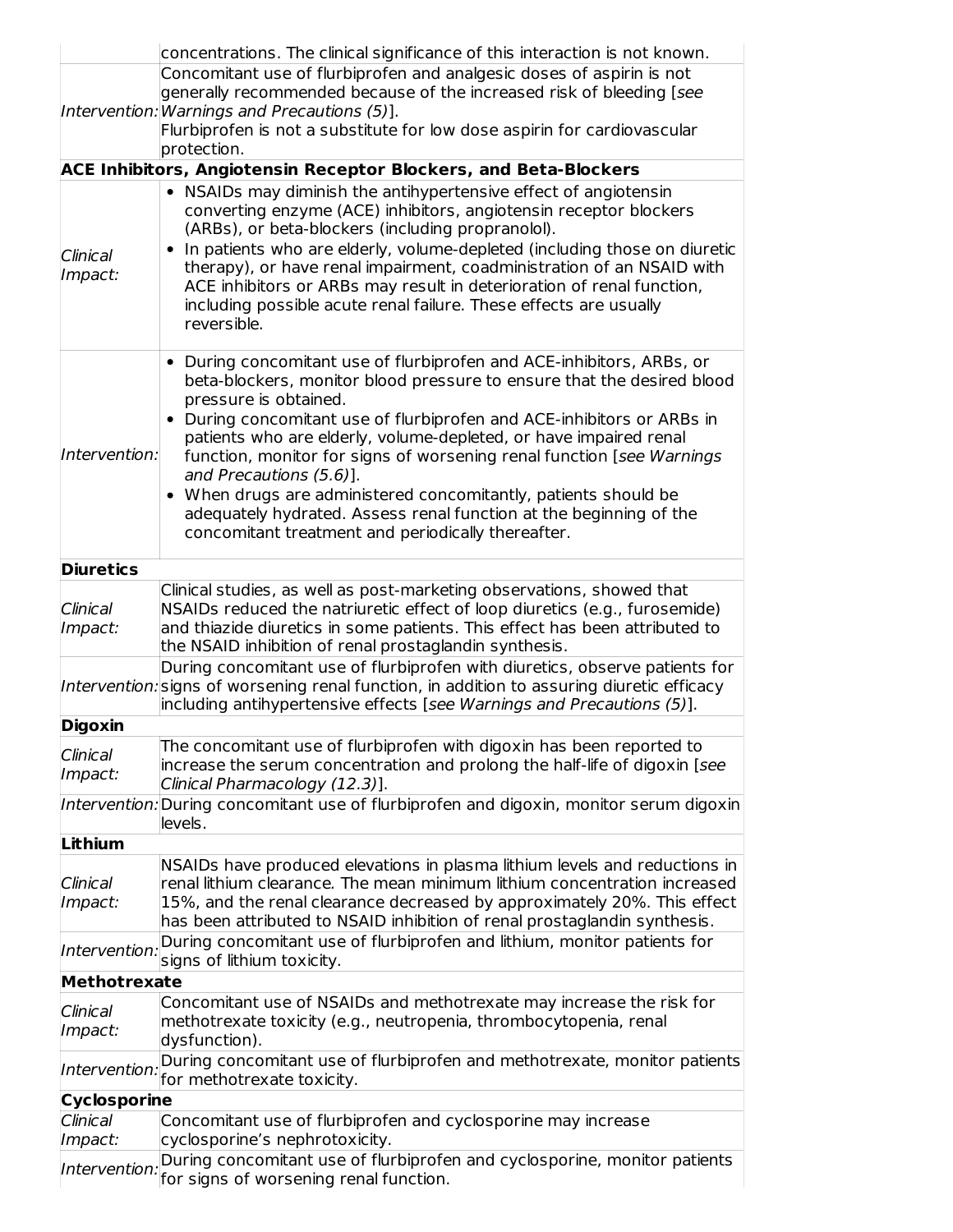|                        | <b>NSAIDs and Salicylates</b>                                                                                                                                                                                                                                                                                                                                                                                                                                                                                                                                                                                                                                                                                               |
|------------------------|-----------------------------------------------------------------------------------------------------------------------------------------------------------------------------------------------------------------------------------------------------------------------------------------------------------------------------------------------------------------------------------------------------------------------------------------------------------------------------------------------------------------------------------------------------------------------------------------------------------------------------------------------------------------------------------------------------------------------------|
| Clinical<br>Impact:    | Concomitant use of flurbiprofen with other NSAIDs or salicylates (e.g.,<br>diflunisal, salsalate) increases the risk of GI toxicity, with little or no increase<br>in efficacy [see Warnings and Precautions (5.2)].                                                                                                                                                                                                                                                                                                                                                                                                                                                                                                        |
| Intervention:          | The concomitant use of flurbiprofen with other NSAIDs or salicylates is not<br>recommended.                                                                                                                                                                                                                                                                                                                                                                                                                                                                                                                                                                                                                                 |
| Pemetrexed             |                                                                                                                                                                                                                                                                                                                                                                                                                                                                                                                                                                                                                                                                                                                             |
| Clinical<br>Impact:    | Concomitant use of flurbiprofen and pemetrexed may increase the risk of<br>pemetrexed-associated myelosuppression, renal, and GI toxicity (see the<br>pemetrexed prescribing information).                                                                                                                                                                                                                                                                                                                                                                                                                                                                                                                                  |
| Intervention:          | During concomitant use of flurbiprofen and pemetrexed, in patients with<br>renal impairment whose creatinine clearance ranges from 45 to 79 mL/min,<br>monitor for myelosuppression, renal and GI toxicity.<br>NSAIDs with short elimination half-lives (e.g., diclofenac, indomethacin)<br>should be avoided for a period of two days before, the day of, and two<br>days following administration of pemetrexed.<br>In the absence of data regarding potential interaction between pemetrexed<br>and NSAIDs with longer half-lives (e.g., meloxicam, nabumetone), patients<br>taking these NSAIDs should interrupt dosing for at least five days before,<br>the day of, and two days following pemetrexed administration. |
| <b>Corticosteroids</b> |                                                                                                                                                                                                                                                                                                                                                                                                                                                                                                                                                                                                                                                                                                                             |
| Clinical<br>Impact:    | Concomitant use of corticosteroids with flurbiprofen may increase the risk<br>of GI ulceration or bleeding.                                                                                                                                                                                                                                                                                                                                                                                                                                                                                                                                                                                                                 |
| Intervention:          | Monitor patients with concomitant use of flurbiprofen with corticosteroids<br>for signs of bleeding [see Warnings and Precautions (5.2)].                                                                                                                                                                                                                                                                                                                                                                                                                                                                                                                                                                                   |

# **8 USE IN SPECIFIC POPULATIONS**

# **8.1 Pregnancy**

#### Risk Summary

Use of NSAIDs, including flurbiprofen tablets, can cause premature closure of the fetal ductus arteriosus and fetal renal dysfunction leading to oligohydramnios and, in some cases, neonatal renal impairment. Because of these risks, limit dose and duration of flurbiprofen tablets use between about 20 and 30 weeks of gestation, and avoid flurbiprofen tablets use at about 30 weeks of gestation and later in pregnancy [see Clinical Considerations, Data].

#### Premature Closure of Fetal Ductus Arteriosus

Use of NSAIDs, including flurbiprofen tablets, at about 30 weeks gestation or later in pregnancy increases the risk of premature closure of the fetal ductus arteriosus.

#### Oligohydramnios/Neonatal Renal Impairment

Use of NSAIDs at about 20 weeks gestation or later in pregnancy has been associated with cases of fetal renal dysfunction leading to oligohydramnios, and in some cases, neonatal renal impairment.

Data from observational studies regarding potential embryofetal risks of NSAID use in women in the first or second trimesters of pregnancy are inconclusive. In the general U.S. population, all clinically recognized pregnancies, regardless of drug exposure, have a background rate of 2 to 4% for major malformations, and 15 to 20% for pregnancy loss. In animal reproduction studies, delayed parturition, prolonged labor, stillborn fetuses, and the presence of retained fetuses at necropsy occurred following treatment of pregnant rats treated with oral flurbiprofen throughout gestation until labor at less than 1-time the human dose of 300 mg/day. Embryofetal lethality was seen in pregnant rats and rabbits administered oral flurbiprofen during the period of organogenesis at exposures 0.03-times and 0.5 times, respectively, the human dose of 300 mg. No evidence of malformations were noted in rats, rabbits, or mice treated with flurbiprofen during the period of organogenesis at doses that were 0.8-, 0.5-, and 0.2-times the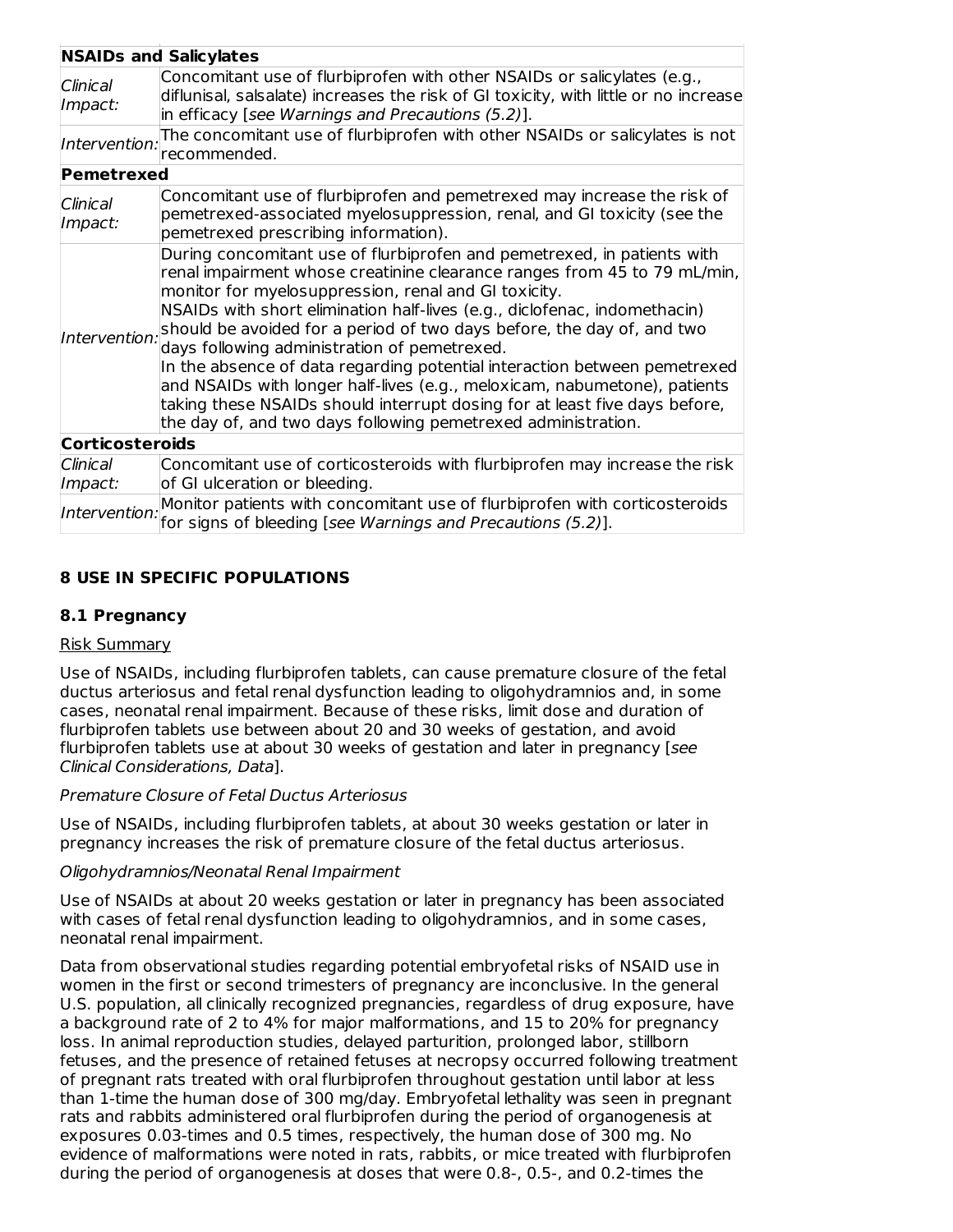maximum human daily dose [see Data]. Based on animal data, prostaglandins have been shown to have an important role in endometrial vascular permeability, blastocyst implantation, and decidualization. In animal studies, administration of prostaglandin synthesis inhibitors such as flurbiprofen, resulted in increased pre- and postimplantation loss. Prostaglandins also have been shown to have an important role in fetal kidney development. In published animal studies, prostaglandin synthesis inhibitors have been reported to impair kidney development when administered at clinically relevant doses.

#### Clinical Considerations

#### Fetal/Neonatal Adverse Reactions

Premature Closure of Fetal Ductus Arteriosus:

Avoid use of NSAIDs in women at about 30 weeks gestation and later in pregnancy, because NSAIDs, including flurbiprofen tablets, can cause premature closure of the fetal ductus arteriosus [see Data].

#### Oligohydramnios/Neonatal Renal Impairment

If an NSAID is necessary at about 20 weeks gestation or later in pregnancy, limit the use to the lowest effective dose and shortest duration possible. If flurbiprofen tablets treatment extends beyond 48 hours, consider monitoring with ultrasound for oligohydramnios. If oligohydramnios occurs, discontinue flurbiprofen tablets and follow up according to clinical practice [see Data].

#### **Data**

Human Data

#### Premature Closure of Fetal Ductus Arteriosus:

Published literature reports that the use of NSAIDs at about 30 weeks of gestation and later in pregnancy may cause premature closure of the fetal ductus arteriosus.

#### Oligohydramnios/Neonatal Renal Impairment:

Published studies and postmarketing reports describe maternal NSAID use at about 20 weeks gestation or later in pregnancy associated with fetal renal dysfunction leading to oligohydramnios, and in some cases, neonatal renal impairment. These adverse outcomes are seen, on average, after days to weeks of treatment, although oligohydramnios has been infrequently reported as soon as 48 hours after NSAID initiation. In many cases, but not all, the decrease in amniotic fluid was transient and reversible with cessation of the drug. There have been a limited number of case reports of maternal NSAID use and neonatal renal dysfunction without oligohydramnios, some of which were irreversible. Some cases of neonatal renal dysfunction required treatment with invasive procedures, such as exchange transfusion or dialysis.

Methodological limitations of these postmarketing studies and reports include lack of a control group; limited information regarding dose, duration, and timing of drug exposure; and concomitant use of other medications. These limitations preclude establishing a reliable estimate of the risk of adverse fetal and neonatal outcomes with maternal NSAID use. Because the published safety data on neonatal outcomes involved mostly preterm infants, the generalizability of certain reported risks to the full-term infant exposed to NSAIDs through maternal use is uncertain.

# Animal data

Pregnant rats were treated with oral doses of 0.05, 1, and 3 mg/kg flurbiprofen 14 days prior to mating through Gestation Day (GD) 16. Embryofetal lethality was seen at 1 mg/kg and above (0.03 times the maximum recommended human dose [MRHD] of 300  $mg$  on a mg/m<sup>2</sup> basis). No maternal toxicity was evident at this dose. No malformations were seen in fetuses from pregnant rats administered flurbiprofen during the period of organogenesis at doses up to 25 mg/kg (0.8 times the MRHD on a mg/m<sup>2</sup> basis). Maternal toxicity (uterine hemorrhage, gastric ulcers) was observed at this dose.

Pregnant rabbits were administered oral doses of 0.675, 2.25, and 7.5 mg/kg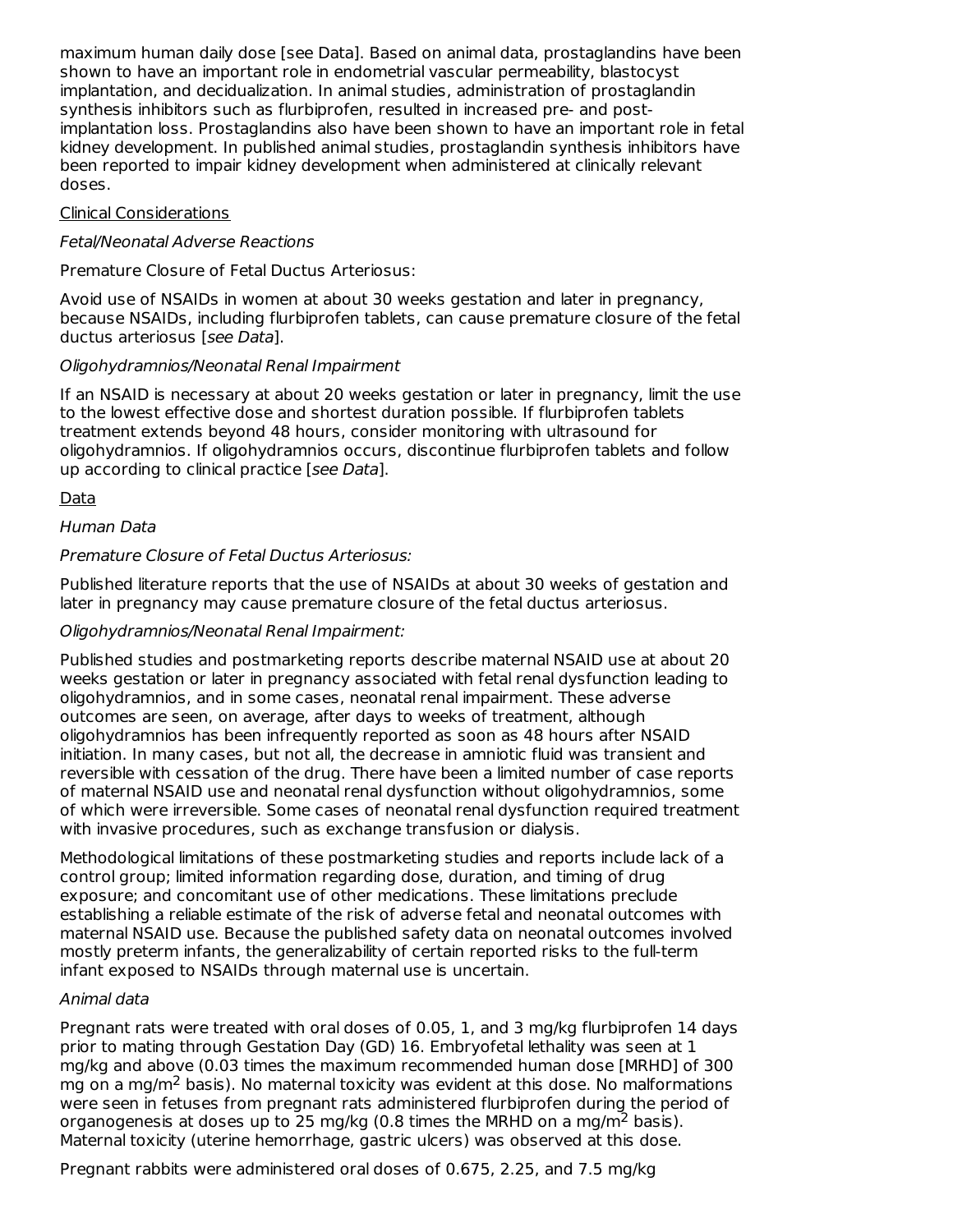flurbiprofen from GD 1 through GD 29. Embryofetal lethality, but no evidence of teratogenicity, was seen at 7.5 mg/kg (0.5 times the MRHD of 300 mg on a mg/m<sup>2</sup> basis). Maternal toxicity (gastric ulcers and lethality) was observed at this dose.

Pregnant mice were treated with oral doses of 2, 5, and 12 mg/kg flurbiprofen from GD 3 to 18. An increased incidence of fetal lethality occurred in the 12 mg/kg group (0.2 times the MRHD). All doses were associated with some evidence of maternal toxicity (placental hemorrhage).

Pregnant rats were treated with oral doses of 0.2, 0.675, 2.25, 7.5, and 25 mg/kg flurbiprofen from GD 1 until labor. Delayed delivery, the incidence of stillborn pups, and decreased pup viability, were noted at doses of 2.25 mg/kg and higher (0.07 times the MRHD). These doses were associated with maternal toxicity (uterine hemorrhage, gastrointestinal ulceration, decreased body weight).

Pregnant rats treated with oral doses of 0.4, 4, and 10 mg/kg flurbiprofen from GD 16 to labor, delayed parturition was seen at 0.4 mg/kg and above and stillborn pups were seen at 4 mg/kg and above (0.01-times and 0.13 times, respectively, the MRHD on  $mg/m<sup>2</sup>$  basis). Uterine hemorrhage, ulceration, and mortality were noted in dams at 0.4 mg/kg and above.

#### Labor or Delivery

There are no studies on the effects of flurbiprofen during labor or delivery. In animal studies, NSAIDS, including flurbiprofen, inhibit prostaglandin synthesis, cause delayed parturition, and increase the incidence of stillbirth.

# **8.2 Lactation**

#### Risk Summary

Flurbiprofen is poorly excreted into human milk. The nursing infant dose is predicted to be approximately 0.1 mg/day in the established milk of a woman taking flurbiprofen 200 mg/day. The developmental and health benefits of breastfeeding should be considered along with the mother's clinical need for flurbiprofen and any potential adverse effects on the breastfed infant from flurbiprofen or from the underlying maternal condition.

# **8.3 Females and Males of Reproductive Potential**

#### Infertility

#### Females

Based on the mechanism of action, the use of prostaglandin-mediated NSAIDs, including flurbiprofen, may delay or prevent rupture of ovarian follicles, which has been associated with reversible infertility in some women. Published animal studies have shown that administration of prostaglandin synthesis inhibitors has the potential to disrupt prostaglandin-mediated follicular rupture required for ovulation. Small studies in women treated with NSAIDs have also shown a reversible delay in ovulation. Consider withdrawal of NSAIDs, including flurbiprofen, in women who have difficulties conceiving or who are undergoing investigation of infertility.

# **8.4 Pediatric Use**

Safety and effectiveness in pediatric patients have not been established.

# **8.5 Geriatric Use**

Elderly patients, compared to younger patients, are at greater risk for NSAID-associated serious cardiovascular, gastrointestinal, and/or renal adverse reactions. If the anticipated benefit for the elderly patient outweighs these potential risks, start dosing at the low end of the dosing range, and monitor patients for adverse effects [see Warnings] and Precautions (5.1, 5.2, 5.3, 5.6, 5.14)].

# **10 OVERDOSAGE**

Symptoms following acute NSAID overdosages have been typically limited to lethargy,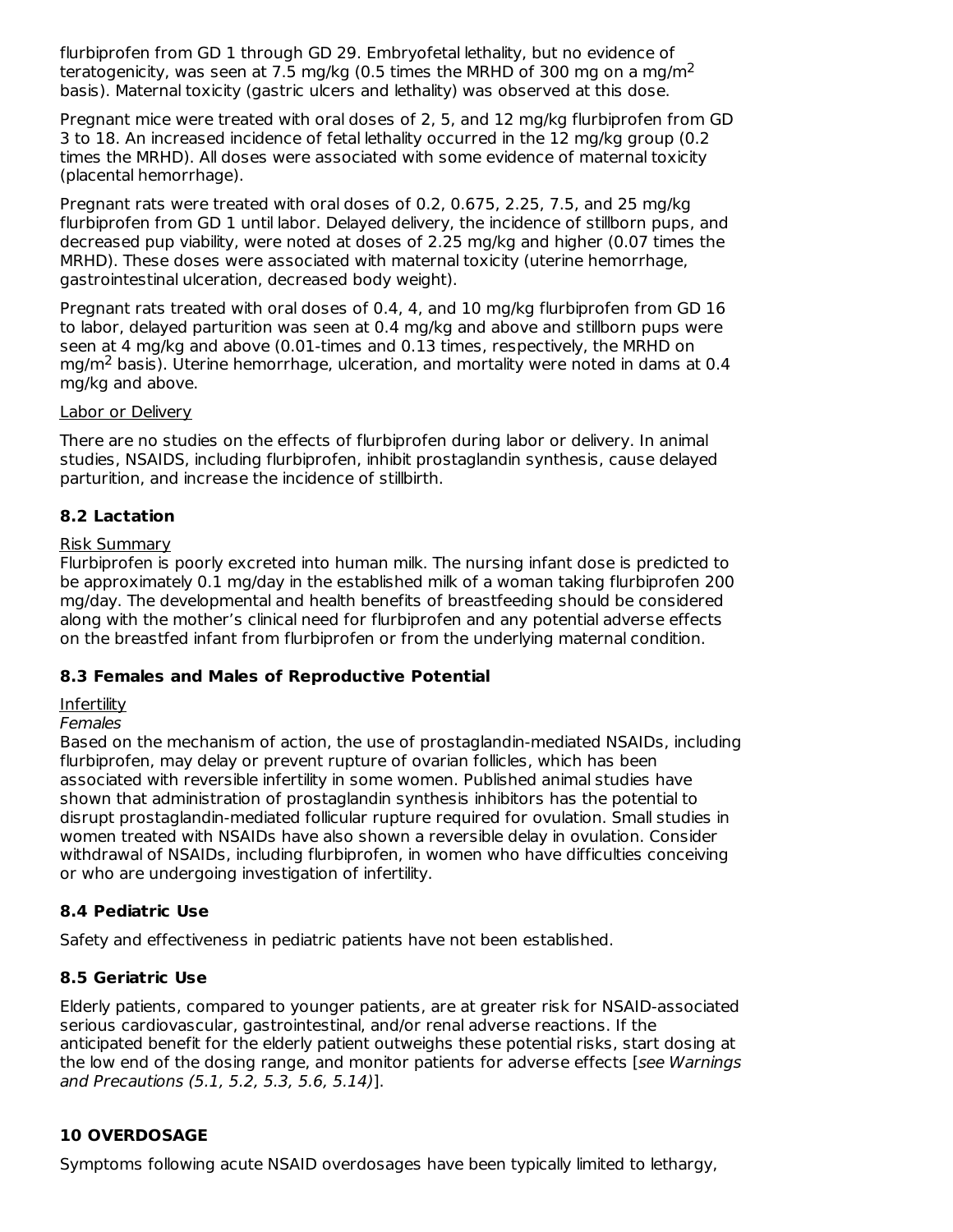drowsiness, nausea, vomiting, and epigastric pain, which are generally reversible with supportive care. Gastrointestinal bleeding has occurred. Hypertension, acute renal failure, respiratory depression and coma have occurred, but were rare [see Warnings] and Precautions (5.1, 5.2, 5.4, 5.6)].

Manage patients with symptomatic and supportive care following an NSAID overdosage. There are no specific antidotes. Consider emesis and/or activated charcoal (60 to 100 grams in adults, 1 to 2 grams per kg of body weight in pediatric patients) and/or osmotic cathartic in symptomatic patients seen within four hours of ingestion or in patients with a large overdosage (5 to 10 times the recommended dosage). Forced diuresis, alkalinization of urine, hemodialysis, or hemoperfusion may not be useful due to high protein binding.

For additional information about overdosage treatment contact a poison control center (1-800-222-1222).

# **11 DESCRIPTION**

Flurbiprofen Tablets, USP are a member of the phenylalkanoic acid derivative group of nonsteroidal anti-inflammatory drug. Flurbiprofen Tablets, USP are round, blue, filmcoated debossed "90" – "711" tablets for oral administration. Flurbiprofen, USP is a racemic mixture of (+)S- and (-)R- enantiomers. Flurbiprofen, USP is a white or slightly yellow crystalline powder. It is slightly soluble in water at pH 7.0 and readily soluble in most polar solvents. The chemical name is [1,1'-biphenyl]-4-acetic acid, 2-fluoro-αmethyl-,  $(\pm)$ -. It has the following structural formula:





Each tablet, for oral administration, contains 100 mg flurbiprofen, USP. In addition, each tablet contains the following inactive ingredients: colloidal silicon dioxide, croscarmellose sodium, hypromellose, lactose monohydrate, magnesium stearate, microcrystalline cellulose, polyethylene glycol, polysorbate 80, titanium dioxide, and FD&C Blue #1 aluminum lake.

# **12 CLINICAL PHARMACOLOGY**

#### **12.1 Mechanism of Action**

Flurbiprofen has analgesic, anti-inflammatory, and antipyretic properties.

The mechanism of action of flurbiprofen, like that of other NSAIDs, is not completely understood but involves inhibition of cyclooxygenase (COX-1 and COX-2).

Flurbiprofen is a potent inhibitor of prostaglandin (PG) synthesis in vitro. Flurbiprofen concentrations reached during therapy have produced in vivo effects. Prostaglandins sensitize afferent nerves and potentiate the action of bradykinin in inducing pain in animal models. Prostaglandins are mediators of inflammation. Because flurbiprofen is an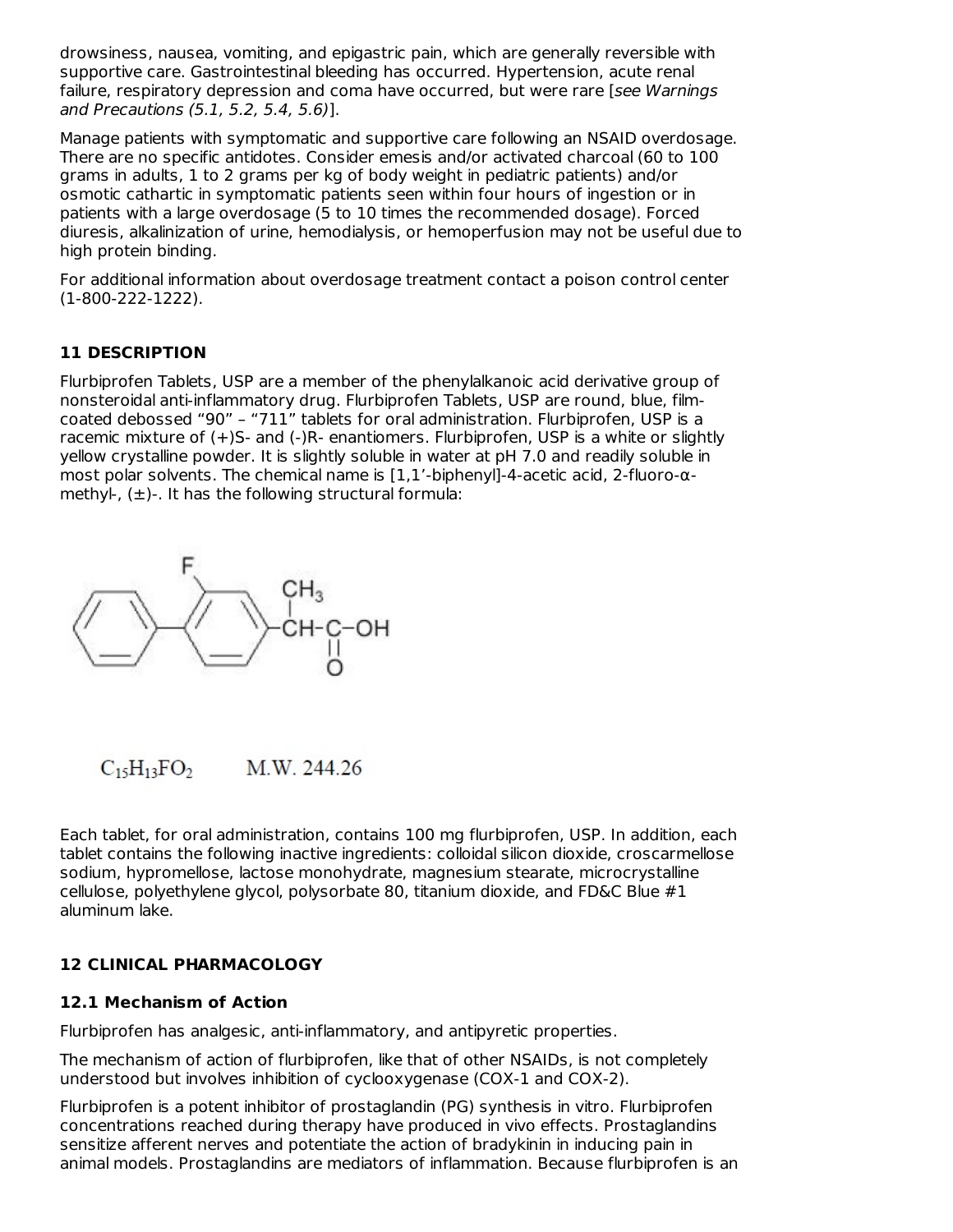inhibitor of prostaglandin synthesis, its mode of action may be due to a decrease of prostaglandins in peripheral tissues.

## **12.3 Pharmacokinetics**

#### General pharmacokinetic characteristics

The pharmacokinetics of flurbiprofen have been characterized in healthy subjects, special populations and patients (see Table 2). The pharmacokinetics of flurbiprofen are linear, and there is little accumulation of flurbiprofen following multiple doses of flurbiprofen.

| Table 2: Mean (SD) R-, S-Flurbiprofen Pharmacokinetic Parameters |
|------------------------------------------------------------------|
| Normalized to a 100 mg Dose of Flurbiprofen Tablets              |

| Pharmacokinetic Parameter                                                                                                                                                                                                                                                                                                                                          | <b>Normal</b><br><b>Healthy</b><br>Adults $\pmb{\cdot}$<br>(18 to<br>40<br>years)<br>$N = 15$ | <b>Geriatric</b><br><b>Arthritis</b><br>Patients <sup>2</sup><br>(65 to 83<br>years)<br>$N = 13$ | <b>End Stage</b><br>Renal<br><b>Disease</b><br>Patients $\boldsymbol{\scriptstyle{1}}$<br>(23 to 42<br>years)<br>$N = 8$ | <b>Alcoholic</b><br>Cirrhosis<br>Patients $^{\mathsf{3}}$<br>(31 to 61<br>years)<br>$N = 8$ |
|--------------------------------------------------------------------------------------------------------------------------------------------------------------------------------------------------------------------------------------------------------------------------------------------------------------------------------------------------------------------|-----------------------------------------------------------------------------------------------|--------------------------------------------------------------------------------------------------|--------------------------------------------------------------------------------------------------------------------------|---------------------------------------------------------------------------------------------|
| <b>Peak Concentration (mcg/mL)</b>                                                                                                                                                                                                                                                                                                                                 | 14(4)                                                                                         | 16 (5)                                                                                           | 94                                                                                                                       | g4                                                                                          |
| Time to Reach Peak<br>Concentration (h)                                                                                                                                                                                                                                                                                                                            | 1.9(1.5) 2.2(3)                                                                               |                                                                                                  | 2.3 <sup>4</sup>                                                                                                         | 1.2 <sup>4</sup>                                                                            |
| <b>Urinary Recovery of Unchanged</b><br><b>Flurbiprofen (% of Dose)</b>                                                                                                                                                                                                                                                                                            | 2.9(1.3)                                                                                      | 0.6(0.6)                                                                                         | 0.02(0.02)                                                                                                               | NA <sup>5</sup>                                                                             |
| <b>Area Under the Curve (AUC)</b><br><code>(mcg•h/mL)<math>^6</math></code>                                                                                                                                                                                                                                                                                        | 83 (20)                                                                                       | 77 (24)                                                                                          | 444                                                                                                                      | 50 <sup>4</sup>                                                                             |
| <b>Apparent Volume of Distribution</b><br>(Vz/F, L)                                                                                                                                                                                                                                                                                                                | 14(3)                                                                                         | 12(5)                                                                                            | $10^4$                                                                                                                   | $14^{4}$                                                                                    |
| <b>Terminal Elimination Half-life</b><br>$(t_{\frac{1}{2}} , h)$                                                                                                                                                                                                                                                                                                   | $7.5(0.8)$ 5.8 (1.9)                                                                          |                                                                                                  | 3.3 <sup>7</sup>                                                                                                         | 5.4 <sup>7</sup>                                                                            |
| 1. 100 mg single-dose<br>2. Steady-state evaluation of 100 mg<br>every 12 hours<br>B. 200 mg single-dose<br>4. Calculated from mean parameter<br>values of both flurbiprofen<br>enantiomers<br>5. Not available<br>6. AUC from 0 to infinity for single<br>doses and from 0 to the end of the<br>dosing interval for multiple-doses<br>7. Value for S-flurbiprofen |                                                                                               |                                                                                                  |                                                                                                                          |                                                                                             |

# Absorption

The mean oral bioavailability of flurbiprofen from flurbiprofen tablets 100 mg is 96% relative to an oral solution. Flurbiprofen is rapidly and non-stereoselectively absorbed from flurbiprofen, with peak plasma concentrations occurring at approximately 2 hours (see Table 2).

Administration of flurbiprofen with either food or antacids may alter the rate but not the extent of flurbiprofen absorption. Ranitidine has been shown to have no effect on either the rate or extent of flurbiprofen absorption from flurbiprofen.

#### **Distribution**

The apparent volume of distribution (Vz/F) of both R- and S-flurbiprofen is approximately 0.12 L/kg. Both flurbiprofen enantiomers are more than 99% bound to plasma proteins, primarily albumin. Plasma protein binding is relatively constant for the typical average steady-state concentrations ( $\leq 10$  mcg/mL) achieved with recommended doses.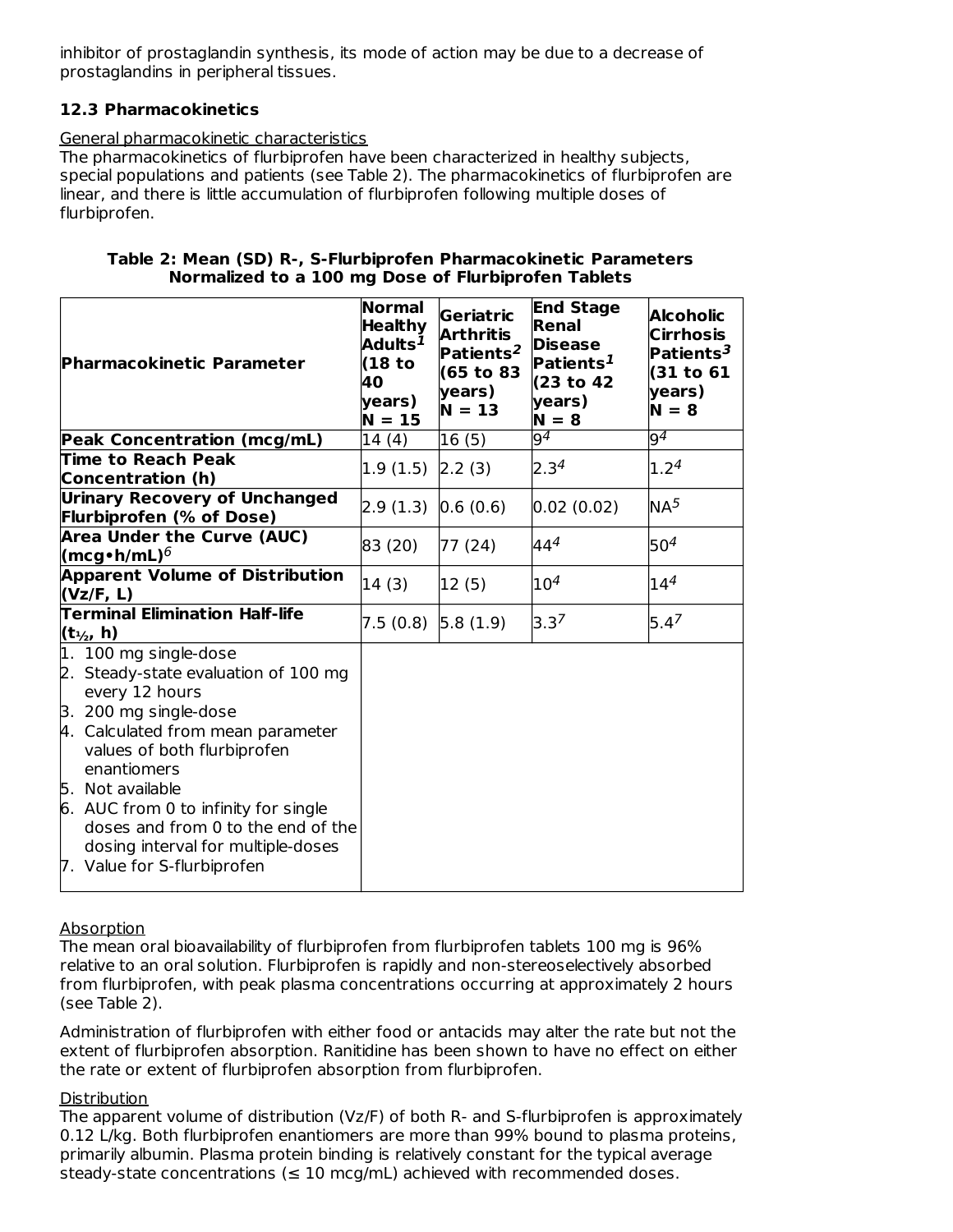Flurbiprofen is poorly excreted into human milk. The nursing infant dose is predicted to be approximately 0.1 mg/day in the established milk of a woman taking flurbiprofen 200 mg/day.

# Metabolism

Several flurbiprofen metabolites have been identified in human plasma and urine. These metabolites include 4'-hydroxy-flurbiprofen, 3', 4'-dihydroxy-flurbiprofen, 3'-hydroxy-4' methoxy-flurbiprofen, their conjugates, and conjugated flurbiprofen. Unlike other arylpropionic acid derivatives (e.g., ibuprofen), metabolism of R-flurbiprofen to Sflurbiprofen is minimal.

In vitro studies have demonstrated that cytochrome CYP2C9 plays an important role in the metabolism of flurbiprofen to its major metabolite 4'-hydroxy-flurbiprofen. The 4' hydroxy-flurbiprofen metabolite showed little anti-inflammatory activity in animal models of inflammation. In vitro studies also demonstrated glucuronidation of both enantiomers of flurbiprofen and 4'-hydroxy-flurbiprofen. UGT2B7 is the predominant UGT isozyme responsible for the glucuronidation. Flurbiprofen does not induce enzymes that alter its metabolism.

# Excretion

Following dosing with flurbiprofen, less than 3% of flurbiprofen is excreted unchanged in the urine, with about 70% of the dose eliminated in the urine as flurbiprofen, 4'-hydroxyflurbiprofen, and their acylglucuronide conjugates. Because renal elimination is a significant pathway of elimination of flurbiprofen metabolites, dosing adjustment in patients with moderate or severe renal dysfunction may be necessary to avoid accumulation of flurbiprofen metabolites.

The mean terminal elimination half-lives (t $_{\rm 1/2}$ ) of R- and S-flurbiprofen are similar, about 4.7 and 5.7 hours, respectively.

#### Specific Populations

Pediatric: The pharmacokinetics of flurbiprofen have not been investigated in pediatric patients.

Race: No pharmacokinetic differences due to race have been identified.

Geriatric: Flurbiprofen pharmacokinetics were similar in geriatric arthritis patients, younger arthritis patients, and young healthy volunteers receiving flurbiprofen 100 mg as either single or multiple doses.

Hepatic Impairment: Hepatic metabolism may account for > 90% of flurbiprofen elimination, so patients with hepatic disease may require reduced doses of flurbiprofen compared to patients with normal hepatic function. The pharmacokinetics of R- and Sflurbiprofen were similar, however, in alcoholic cirrhosis patients ( $N = 8$ ) and young healthy volunteers  $(N = 8)$  following administration of a single 200 mg dose of flurbiprofen. Flurbiprofen plasma protein binding may be decreased in patients with liver disease and serum albumin concentrations below 3.1 g/dL.

Renal Impairment: Renal clearance is an important route of elimination for flurbiprofen metabolites, but a minor route of elimination for unchanged flurbiprofen ( $\leq$  3% of total clearance). The unbound clearances of R- and S-flurbiprofen did not differ significantly between normal healthy volunteers ( $N = 6$ , 50 mg single dose) and patients with renal impairment ( $N = 8$ , inulin clearances ranging from 11 to 43 mL/min, 50 mg multiple doses). Flurbiprofen plasma protein binding may be decreased in patients with renal impairment and serum albumin concentrations below 3.9 g/dL. Elimination of flurbiprofen metabolites may be reduced in patients with renal impairment.

Flurbiprofen is not significantly removed from the blood into dialysate in patients undergoing continuous ambulatory peritoneal dialysis.

# Drug Interaction Studies

#### **Antacids:**

Administration of flurbiprofen to volunteers under fasting conditions or with antacid suspension yielded similar serum flurbiprofen-time profiles in young adult subjects ( $n =$ 12). In geriatric subjects ( $n = 7$ ), there was a reduction in the rate but not the extent of flurbiprofen absorption.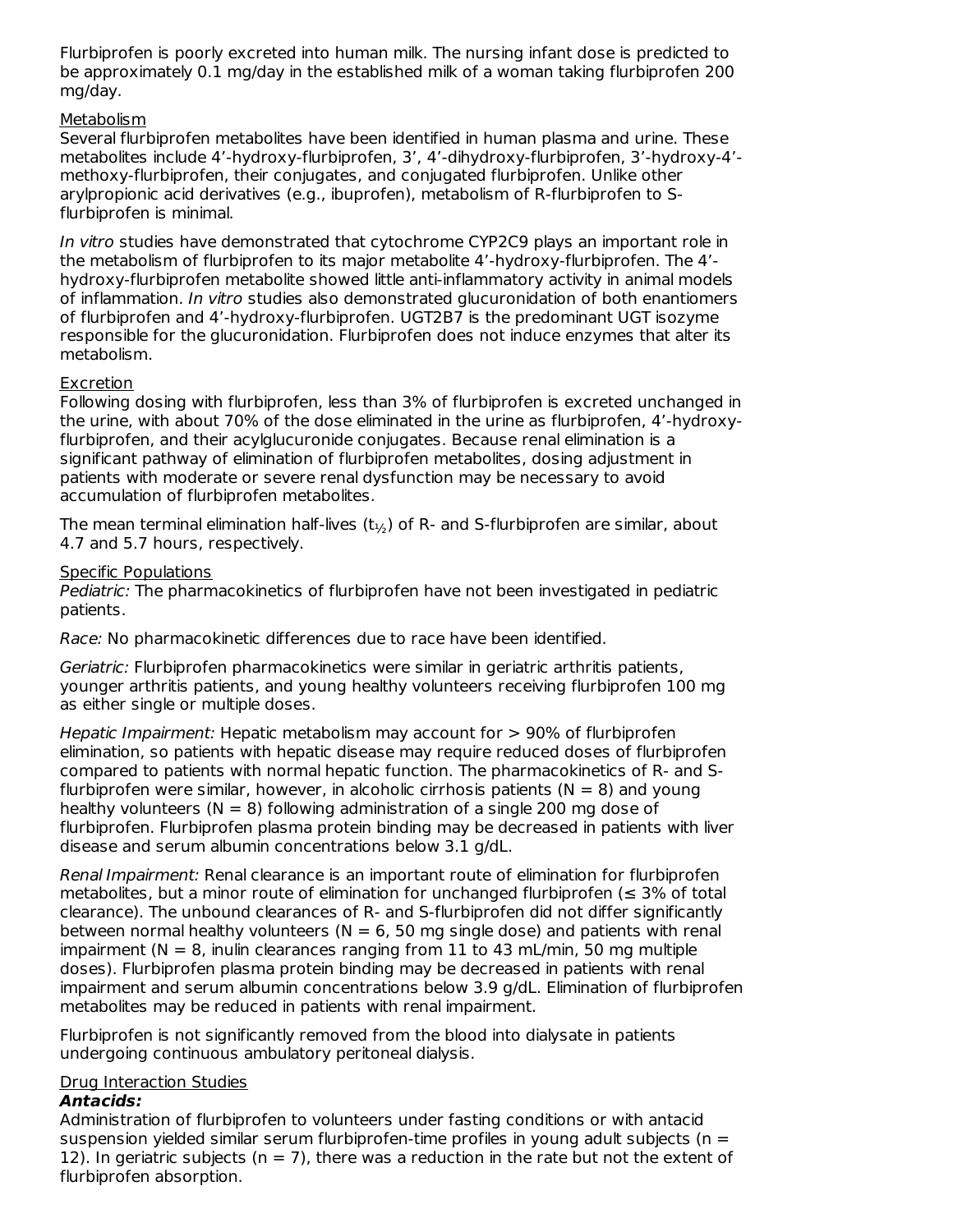# **Aspirin:**

Concurrent administration of flurbiprofen and aspirin resulted in 50% lower serum flurbiprofen concentrations. This effect of aspirin (which is also seen with other NSAIDs) has been demonstrated in patients with rheumatoid arthritis ( $n = 15$ ) and in healthy volunteers ( $n = 16$ ) [see Drug Interactions (7)].

# **Beta-adrenergic Blocking Agents:**

The effect of flurbiprofen on blood pressure response to propranolol and atenolol was evaluated in men with mild uncomplicated hypertension ( $n = 10$ ). Flurbiprofen pretreatment attenuated the hypotensive effect of a single dose of propranolol but not atenolol. Flurbiprofen did not appear to affect the beta-blocker-mediated reduction in heart rate. Flurbiprofen did not affect the pharmacokinetic profile of either drug [see Drug Interactions (7)].

# **Cimetidine, Ranitidine:**

In normal volunteers ( $n = 9$ ), pretreatment with cimetidine or ranitidine did not affect flurbiprofen pharmacokinetics, except for a small (13%) but statistically significant increase in the area under the serum concentration curve of flurbiprofen in subjects who received cimetidine.

# **Digoxin:**

In studies of healthy males ( $n = 14$ ), concomitant administration of flurbiprofen and digoxin did not change the steady state serum levels of either drug [see Drug] Interactions (7)].

# **Diuretics:**

Studies in healthy volunteers have shown that, like other NSAIDs, flurbiprofen can interfere with the effects of furosemide. Although results have varied from study to study, effects have been shown on furosemide-stimulated diuresis, natriuresis, and kaliuresis [see Drug Interactions (7)].

# **Lithium:**

In a study of 11 women with bipolar disorder receiving lithium carbonate at a dosage of 600 to 1200 mg/day, administration of 100 mg flurbiprofen every 12 hours increased plasma lithium concentrations by 19%. Four of 11 patients experienced a clinically important increase ( $> 25\%$  or  $> 0.2$  mmol/L) [see Drug Interactions (7)].

# **Methotrexate:**

In a study of six adult arthritis patients, coadministration of methotrexate (10 to 25 mg/dose) and flurbiprofen (300 mg/day) resulted in no observable interaction between these two drugs [see Drug Interactions (7)].

# **Oral Hypoglycemic Agents:**

In a clinical study, flurbiprofen was administered to adult diabetics who were already receiving glyburide ( $n = 4$ ), metformin ( $n = 2$ ), chlorpropamide with phenformin ( $n=3$ ), or glyburide with phenformin ( $n = 6$ ). Although there was a slight reduction in blood sugar concentrations during concomitant administration of flurbiprofen and hypoglycemic agents, there were no signs or symptoms of hypoglycemia.

# **Poor Metabolizers of CYP2C9 Substrates:**

In patients who are known or suspected to be poor CYP2C9 metabolizers based on genotype or previous history/experience with other CYP2C9 substrates (such as warfarin and phenytoin), reduce the dose of flurbiprofen to avoid abnormally high plasma levels due to reduced metabolic clearance.

# **13 NONCLINICAL TOXICOLOGY**

# **13.1 Carcinogenesis, Mutagenesis, Impairment of Fertility**

# Carcinogenesis

Flurbiprofen was not carcinogenic in long-term studies in Fischer-344 and CD rats at doses up to 5 mg/kg/day and in CFLP mice at doses up to 12 mg/kg/day (0.16-times and 0.19-times, respectively, the human dose of 300 mg/day on a mg/m<sup>2</sup> basis).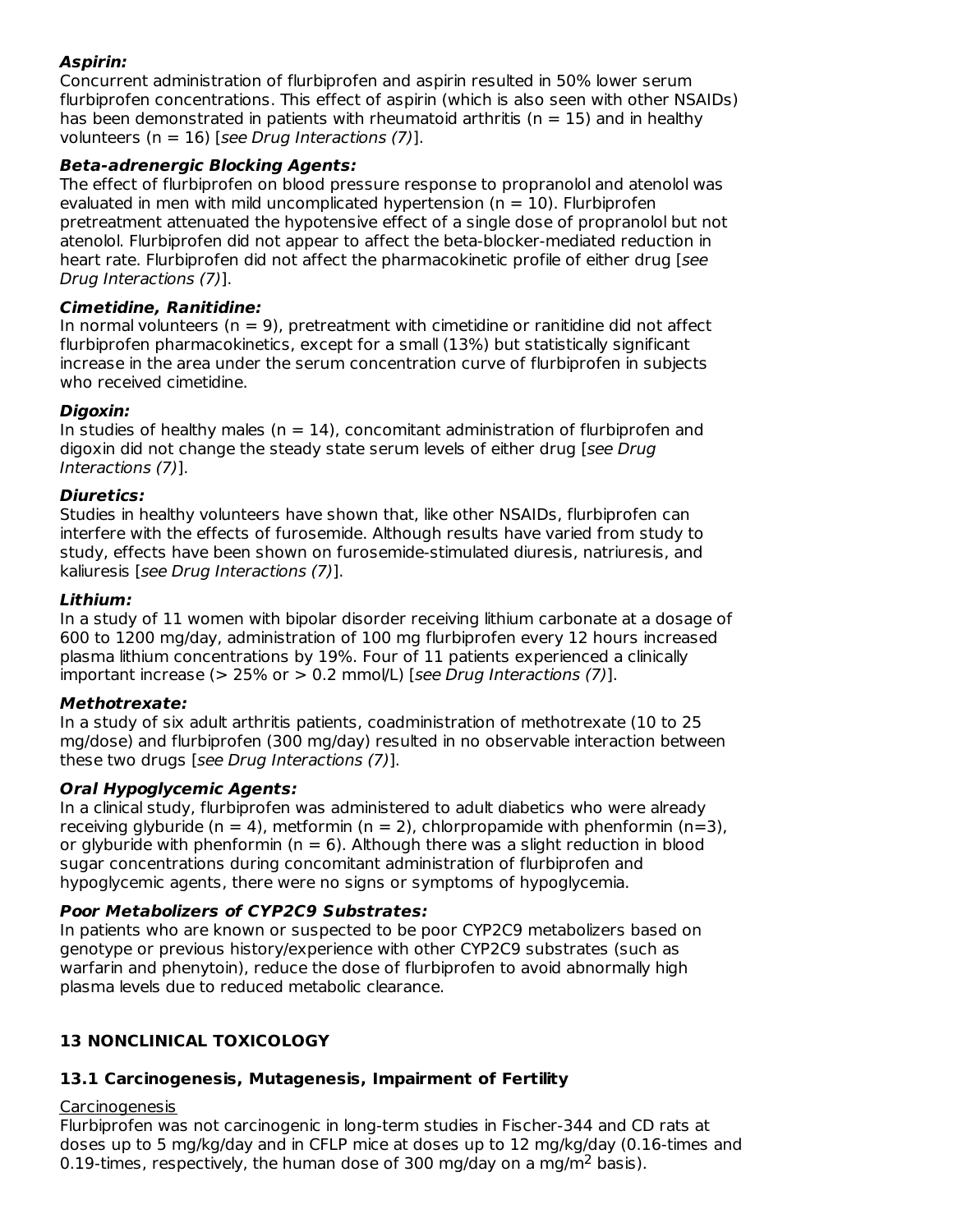# **Mutagenesis**

Flurbiprofen was not genotoxic in an *in vivo* micronucleus assay in rats.

#### Impairment of Fertility

No effect on male or female fertility in rats was observed after oral administration of 3 mg/kg flurbiprofen for 65 days prior to mating in males and 14 days prior to mating through Gestation Day 16 in females (equivalent to 0.1-times the human dose of 300 mg/day on a mg/m<sup>2</sup> basis). This dose was not associated with significant toxicity in the dams or sires.

# **16 HOW SUPPLIED/STORAGE AND HANDLING**

Flurbiprofen Tablets USP, 100 mg are round, convex, blue, film-coated tablets debossed "93" and "711" available in bottles of 100 (NDC 63629-8808-1).

Store at 20° to 25°C (68° to 77°F) [see USP Controlled Room Temperature].

Dispense in a tight, light-resistant container as defined in the USP, with a child-resistant closure (as required).

# **17 PATIENT COUNSELING INFORMATION**

Advise the patient to read the FDA-approved patient labeling (Medication Guide) that accompanies each prescription dispensed. Inform patients, families, or their caregivers of the following information before initiating therapy with flurbiprofen and periodically during the course of ongoing therapy.

#### Cardiovascular Thrombotic Events

Advise patients to be alert for the symptoms of cardiovascular thrombotic events, including chest pain, shortness of breath, weakness, or slurring of speech, and to report any of these symptoms to their health care provider immediately [see Warnings] and Precautions (5)].

# Gastrointestinal Bleeding, Ulceration, and Perforation

Advise patients to report symptoms of ulcerations and bleeding, including epigastric pain, dyspepsia, melena, and hematemesis to their health care provider. In the setting of concomitant use of low-dose aspirin for cardiac prophylaxis, inform patients of the increased risk for and the signs and symptoms of GI bleeding [see Warnings and Precautions (5)].

# Hepatotoxicity

Inform patients of the warning signs and symptoms of hepatotoxicity (e.g., nausea, fatigue, lethargy, pruritus, diarrhea, jaundice, right upper quadrant tenderness, and "flulike" symptoms). If these occur, instruct patients to stop flurbiprofen and seek immediate medical therapy [see Warnings and Precautions (5)].

#### Heart Failure and Edema

Advise patients to be alert for the symptoms of congestive heart failure including shortness of breath, unexplained weight gain, or edema and to contact their healthcare provider if such symptoms occur [see Warnings and Precautions (5)].

# Anaphylactic Reactions

Inform patients of the signs of an anaphylactic reaction (e.g., difficulty breathing, swelling of the face or throat). Instruct patients to seek immediate emergency help if these occur [see Contraindications (4) and Warnings and Precautions (5)].

#### Serious Skin Reactions, including DRESS

Advise patients to stop taking flurbiprofen immediately if they develop any type of rash or fever and to contact their healthcare provider as soon as possible [see Warnings and Precautions (5.9, 5.10)].

# Female Fertility

Advise females of reproductive potential who desire pregnancy that NSAIDs, including flurbiprofen, may be associated with a reversible delay in ovulation [see Use in Specific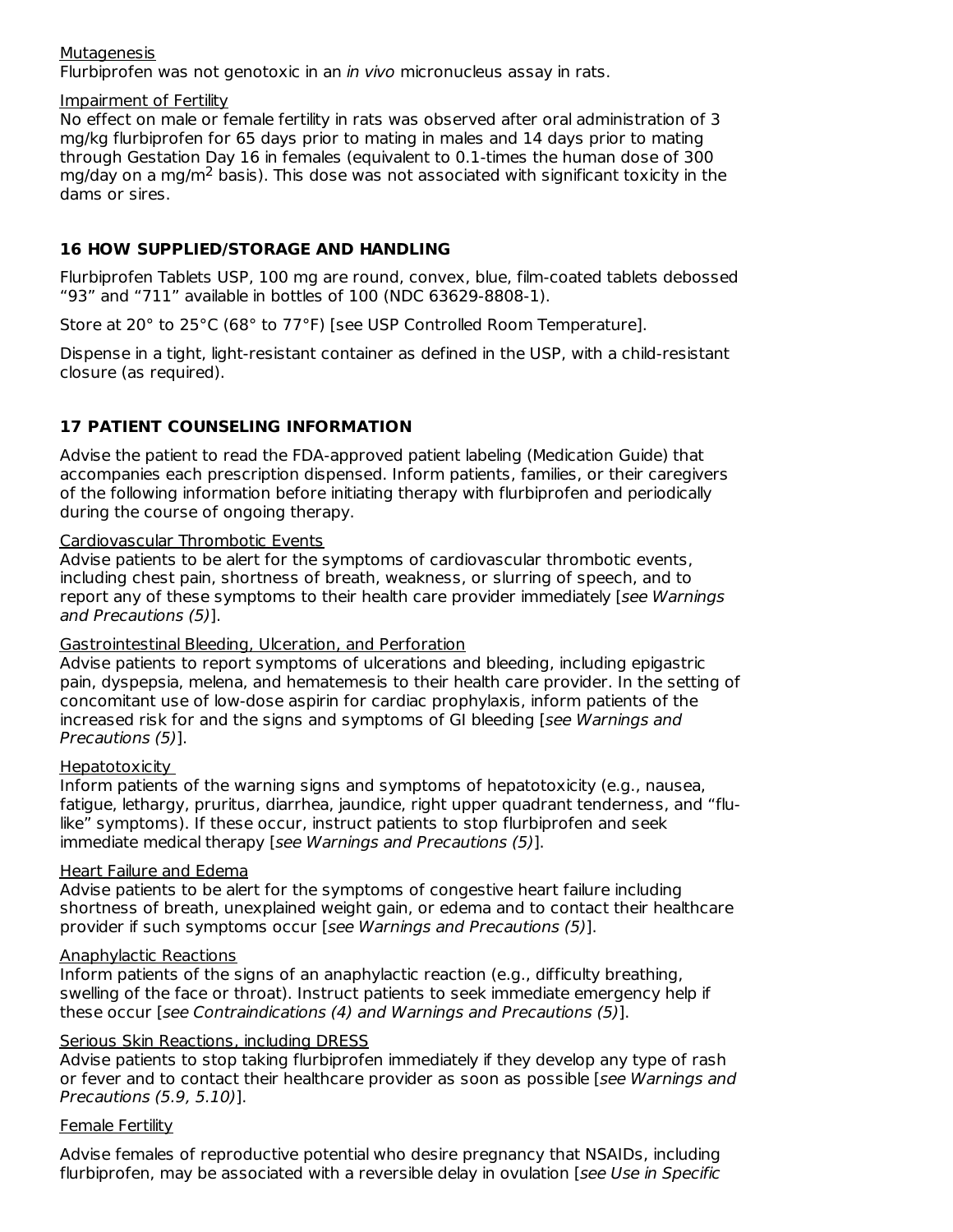# Populations (8.3)].

# Fetal Toxicity

Inform pregnant women to avoid use of flurbiprofen and other NSAIDs starting at 30 weeks gestation because of the risk of the premature closing of the fetal ductus arteriosus. If treatment with flurbiprofen is needed for a pregnant woman between about 20 to 30 weeks gestation, advise her that she may need to be monitored for oligohydramnios, if treatment continues for longer than 48 hours [see Warnings and Precautions (5.11) and Use in Specific Populations (8.1)].

# Avoid Concomitant Use of NSAIDs

Inform patients that the concomitant use of flurbiprofen with other NSAIDs or salicylates (e.g., diflunisal, salsalate) is not recommended due to the increased risk of gastrointestinal toxicity, and little or no increase in efficacy [see Warnings and Precautions (5) and Drug Interactions (7)]. Alert patients that NSAIDs may be present in "over the counter" medications for treatment of colds, fever, or insomnia.

# Use of NSAIDS and Low-Dose Aspirin

Inform patients not to use low-dose aspirin concomitantly with flurbiprofen until they talk to their healthcare provider [see Drug Interactions (7)].

Dispense with Medication Guide available at: www.tevausa.com/medguides

# Manufactured In India By:

**Piramal Pharma Limited**

Plot No. 67-70, Sector 2 Pithampur 454 775 Dist. Dhar, Madhya Pradesh, India

#### Manufactured For: **Teva Pharmaceuticals** Parsippany, NJ 07054

Rev. N 11/2021

# **Medication Guide for Nonsteroidal Anti-inflammatory Drugs (NSAIDs).**

Dispense with Medication Guide available at: www.tevausa.com/medguides

**What is the most important information I should know about medicines called Nonsteroidal Anti-inflammatory Drugs (NSAIDs)?**

# **NSAIDs can cause serious side effects, including:**

- **Increased risk of a heart attack or stroke that can lead to death.** This risk may happen early in treatment and may increase:
	- with increasing doses of NSAIDs
	- with longer use of NSAIDs

#### **Do not take NSAIDs right before or after a heart surgery called a "coronary artery bypass graft (CABG)."**

**Avoid taking NSAIDs after a recent heart attack, unless your healthcare provider tells you to. You may have an increased risk of another heart attack if you take NSAIDs after a recent heart attack.**

- **Increased risk of bleeding, ulcers, and tears (perforation) of the esophagus (tube leading from the mouth to the stomach), stomach and intestines:**
	- anytime during use
	- without warning symptoms
	- that may cause death

# **The risk of getting an ulcer or bleeding increases with:**

- o past history of stomach ulcers, or stomach or intestinal bleeding with use of NSAIDs
- taking medicines called "corticosteroids", "anticoagulants", "SSRIs" or "SNRIs"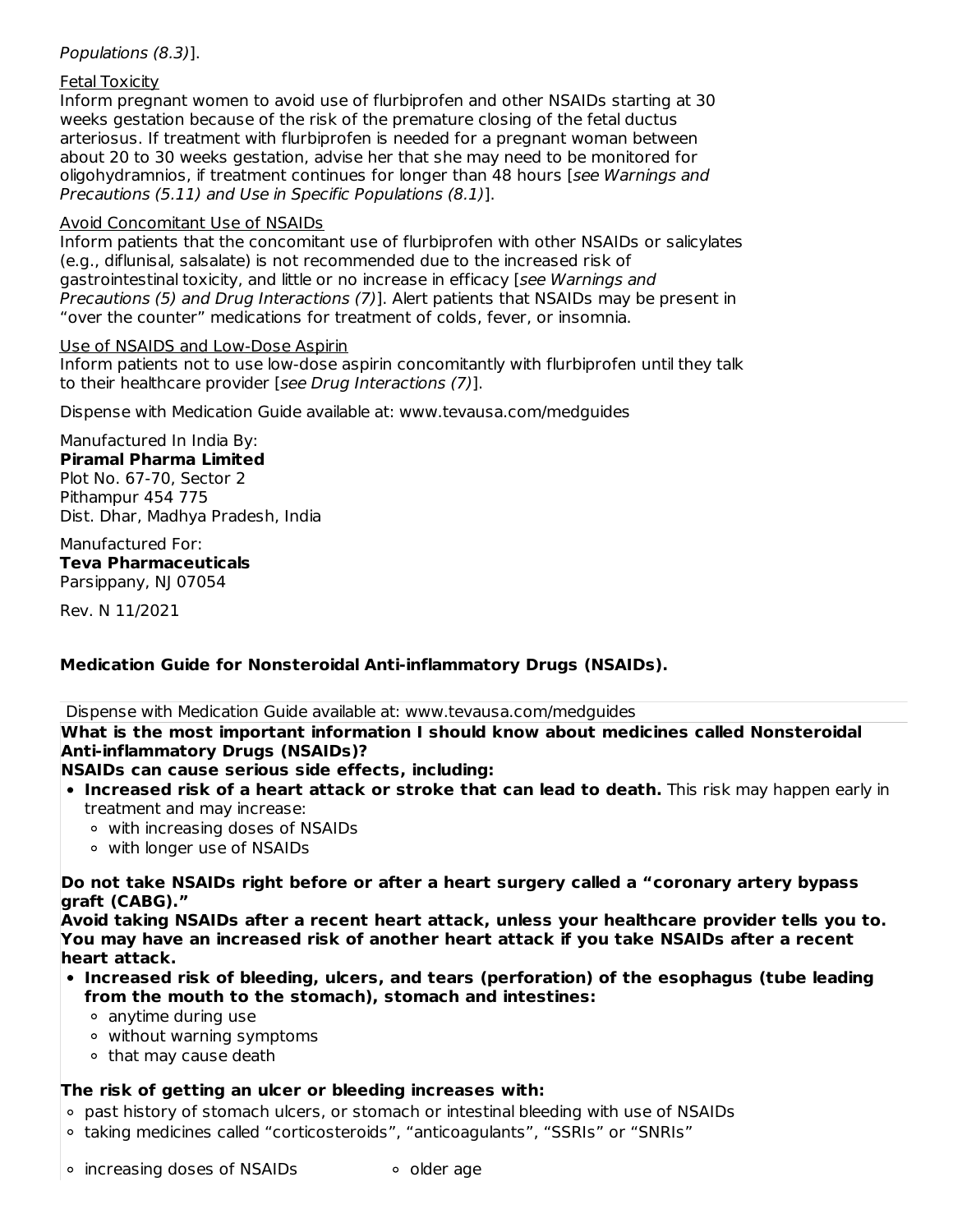- longer use of NSAIDs
- smoking
- drinking alcohol
- poor health
- advanced liver disease
- bleeding problems

# **NSAIDs should only be used:**

- exactly as prescribed
- at the lowest dose possible for your treatment
- for the shortest time needed

# **What are NSAIDs?**

NSAIDs are used to treat pain and redness, swelling, and heat (inflammation) from medical conditions such as different types of arthritis, menstrual cramps, and other types of short-term pain.

#### **Who should not take NSAIDs? Do not take NSAIDs:**

- if you have had an asthma attack, hives, or other allergic reaction with aspirin or any other NSAIDs.
- right before or after heart bypass surgery.

# **Before taking NSAIDs, tell your healthcare provider about all of your medical conditions, including if you:**

- have liver or kidney problems
- have high blood pressure
- have asthma
- are pregnant or plan to become pregnant. Taking NSAIDs at about 20 weeks of pregnancy or later may harm your unborn baby. If you need to take NSAIDs for more than 2 days when you are between 20 and 30 weeks of pregnancy, your healthcare provider may need to monitor the amount of fluid in your womb around your baby. **You should not take NSAIDs after about 30 weeks of pregnancy.**
- are breastfeeding or plan to breast feed.

**Tell your healthcare provider about all of the medicines you take, including prescription or overthe-counter medicines, vitamins or herbal supplements.** NSAIDs and some other medicines can interact with each other and cause serious side effects. **Do not start taking any new medicine without talking to your healthcare provider first.**

**What are the possible side effects of NSAIDs?**

**NSAIDs can cause serious side effects, including: See "What is the most important information I should know about medicines called Nonsteroidal Anti-inflammatory Drugs (NSAIDs)?**

# • new or worse high blood pressure

- heart failure
- liver problems including liver failure
- kidney problems including kidney failure
- low red blood cells (anemia)
- life-threatening skin reactions
- life-threatening allergic reactions
- **Other side effects of NSAIDs include:** stomach pain, constipation, diarrhea, gas, heartburn, nausea, vomiting, and dizziness.

# **Get emergency help right away if you get any of the following symptoms:**

- shortness of breath or trouble breathing
- slurred speech
- swelling of the face or throat

 $\bullet$  chest pain

- 
- weakness in one part or side of your body

# **Stop taking your NSAID and call your healthcare provider right away if you get any of the following symptoms:**

vomit blood

- nausea
- more tired or weaker than usual
- diarrhea
- $\bullet$  itching
- there is blood in your bowel movement or it is black and sticky like tar
- unusual weight gain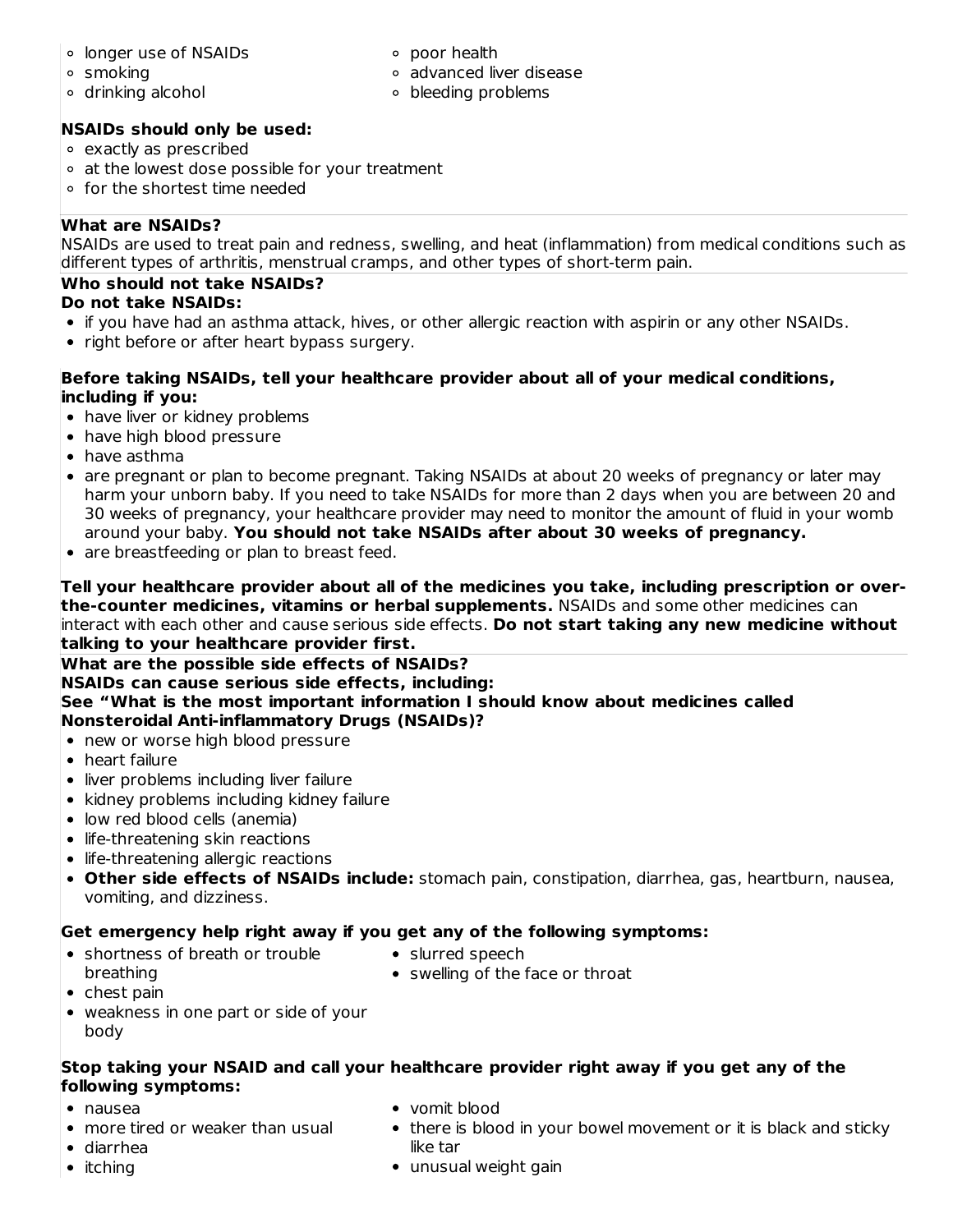- your skin or eyes look yellow
- indigestion or stomach pain
- flu-like symptoms
- skin rash or blisters with fever
- swelling of the arms, legs, hands and feet

#### **If you take too much of your NSAID, call your healthcare provider or get medical help right away.**

These are not all the possible side effects of NSAIDs. For more information, ask your healthcare provider or pharmacist about NSAIDs.

Call your doctor for medical advice about side effects. You may report side effects to FDA at 1-800-FDA-1088.

# **Other information about NSAIDs**

- Aspirin is an NSAID but it does not increase the chance of a heart attack. Aspirin can cause bleeding in the brain, stomach, and intestines. Aspirin can also cause ulcers in the stomach and intestines.
- Some NSAIDs are sold in lower doses without a prescription (over-the-counter). Talk to your healthcare provider before using over-the-counter NSAIDs for more than 10 days.

# **General information about the safe and effective use of NSAIDs**

Medicines are sometimes prescribed for purposes other than those listed in a Medication Guide. Do not use NSAIDs for a condition for which it was not prescribed. Do not give NSAIDs to other people, even if they have the same symptoms that you have. It may harm them.

If you would like more information about NSAIDs, talk with your healthcare provider. You can ask your pharmacist or healthcare provider for information about NSAIDs that is written for health professionals.

Manufactured In India By: **Piramal Pharma Limited,** Plot No. 67-70, Sector 2, Pithampur 454 775, Dist. Dhar, Madhya Pradesh, India

Manufactured For: **Teva Pharmaceuticals,** Parsippany, NJ 07054

This Medication Guide has been approved by the U.S. Food and Drug Administration. Rev. B 11/2021

# **Flurbiprofen 100mg Tab #100**



| <b>FLURBIPROFEN</b>                                              |                                          |                                       |  |                          |                  |  |
|------------------------------------------------------------------|------------------------------------------|---------------------------------------|--|--------------------------|------------------|--|
| flurbiprofen tablet, film coated                                 |                                          |                                       |  |                          |                  |  |
|                                                                  |                                          |                                       |  |                          |                  |  |
| <b>Product Information</b>                                       |                                          |                                       |  |                          |                  |  |
| <b>Product Type</b>                                              | <b>HUMAN PRESCRIPTION</b><br><b>DRUG</b> | <b>Item Code</b><br>0711)<br>(Source) |  | NDC:63629-8808(NDC:0093- |                  |  |
| <b>Route of Administration</b>                                   | ORAL                                     |                                       |  |                          |                  |  |
|                                                                  |                                          |                                       |  |                          |                  |  |
|                                                                  |                                          |                                       |  |                          |                  |  |
| <b>Active Ingredient/Active Moiety</b>                           |                                          |                                       |  |                          |                  |  |
| <b>Basis of Strength</b><br><b>Strength</b><br>Ingredient Name   |                                          |                                       |  |                          |                  |  |
| FLURBIPROFEN (UNII: 5GRO578KLP) (FLURBIPROFEN - UNII:5GRO578KLP) |                                          |                                       |  | <b>FLURBIPROFEN</b>      | $100 \text{ mg}$ |  |